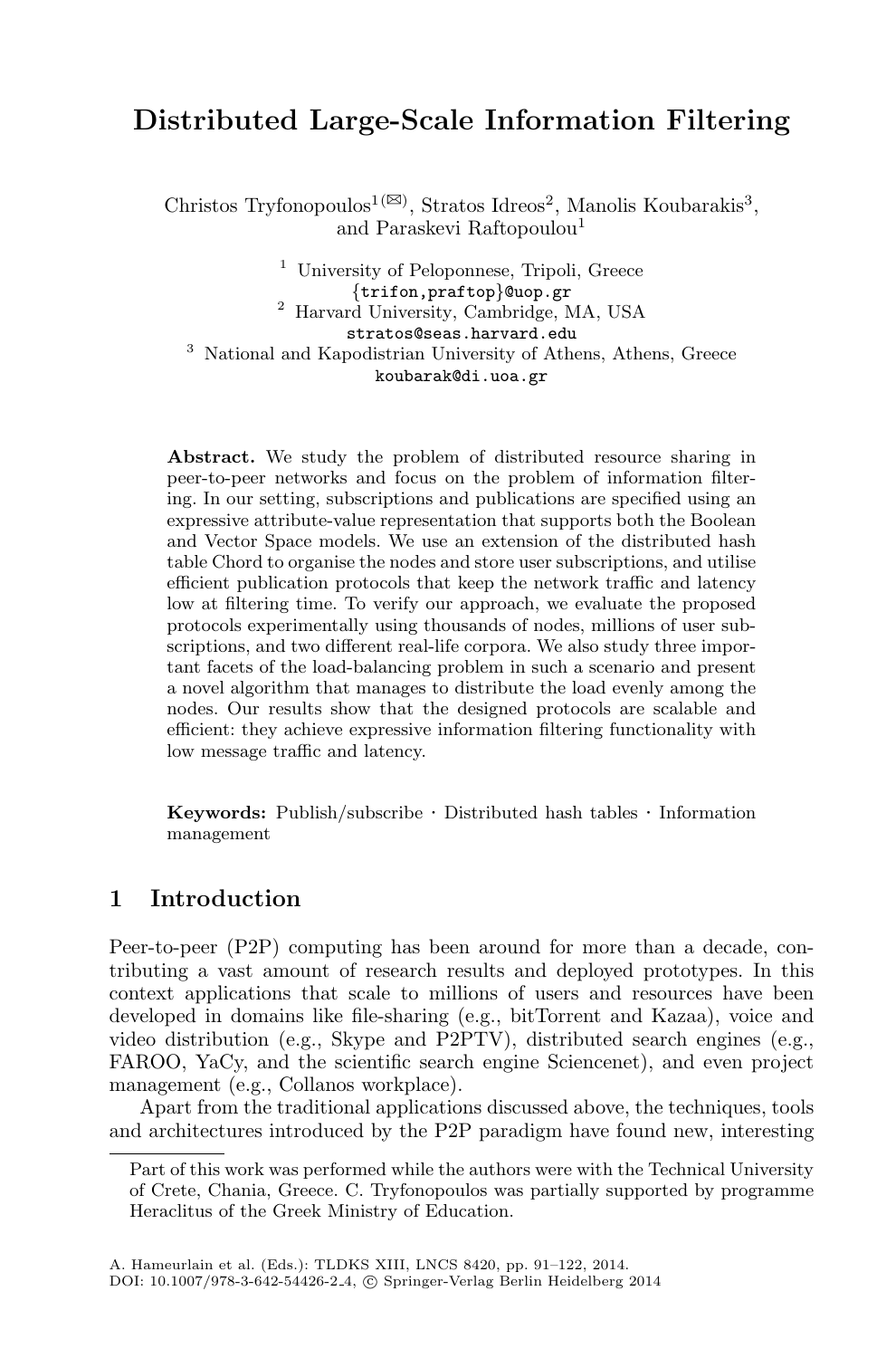and useful applications also in other domains. Lately, P2P concepts are also being introduced in the –clearly different– cloud paradigm (e.g., in P2P-assisted cloud provisioning [\[1](#page-28-0)[–3](#page-28-1)], or in hybrid architectures [\[4\]](#page-28-2) with a backbone of super-peers that provides access to cloud users and serves queries by executing distributed protocols), in an effort to exploit the benefits of both technologies. Additionally, P2P architectures and protocols have also been proposed in the context of distributed online social networking [\[5](#page-28-3)[–7](#page-28-4)], aiming at solving content ownership and scalability issues, while minimising deployment and maintenance costs.

In this article, we present P2P protocols to support content and/or service lookup by utilising structured overlays, aiming at content-based filtering functionality in distributed environments.

**Targeted Functionality.** In the P2P architecture that we envision, resources are annotated using attribute-value pairs, where value is of type text and queried using constructs from Information Retrieval (IR) models. There are two kinds of basic functionality that we expect this architecture to offer: *information retrieval* and *information filtering (IF)*. In an IR scenario a user poses an one-time *query* and the system returns a list of pointers to matching resources. In an IF scenario, also known as *publish/subscribe (pub/sub)*, a user posts a *subscription* (or *profile* or *continuous query*) to the system to receive notifications whenever certain events of interest take place. In this article, we concentrate on the latter kind of functionality (i.e., IF) and show how to provide it by extending the distributed hash table Chord [\[8\]](#page-28-5). We assume that publications and subscriptions will be expressed using a well-understood attribute-value model, called  $\mathcal{A}WPS$  [\[9\]](#page-28-6). AWPS is based on *named attributes* with value *free text* interpreted under the Boolean and vector space (VSM), or latent semantic indexing (LSI) models.

Our architecture and protocols target dynamic information dissemination applications, such as news alerts, digital libraries, weather monitoring, and stock quotes, consisting of large, open, and dynamic user communities. Especially for cases like news alerts and digital libraries –where the data of interest is mostly textual and users express their needs using IR languages (for example, keywords or pieces of text)– our architecture is well-suited as an implementation technology. It can handle huge amounts of information in a highly distributed, selforganising way, while offering benefits in terms of openness, scalability, and efficiency. Following our approach users, or services that act on users' behalf, would specify continuous queries for information, thus subscribing to newly appearing documents that satisfy the query conditions. The system would then notify the subscribed users automatically whenever a new matching document is published. Publishers in such a setting could be news feeds, digital libraries, or users, who post new items to blogs or other Internet communities.

**Contributions.** The contributions of this article are the following. We present a set of *novel protocols*, collectively called *DHTrie*, that extend the Chord protocols with pub/sub functionality assuming that publications and subscriptions are expressed in the model  $AVPS$ . In a distributed pub/sub environment, publications typically involve contacting a large set of nodes, where matching with stored subscriptions takes place. To do this effectively, we have designed and implemented four methods that target low network traffic and low latency. In combination with these methods, we introduce a simple routing table that uses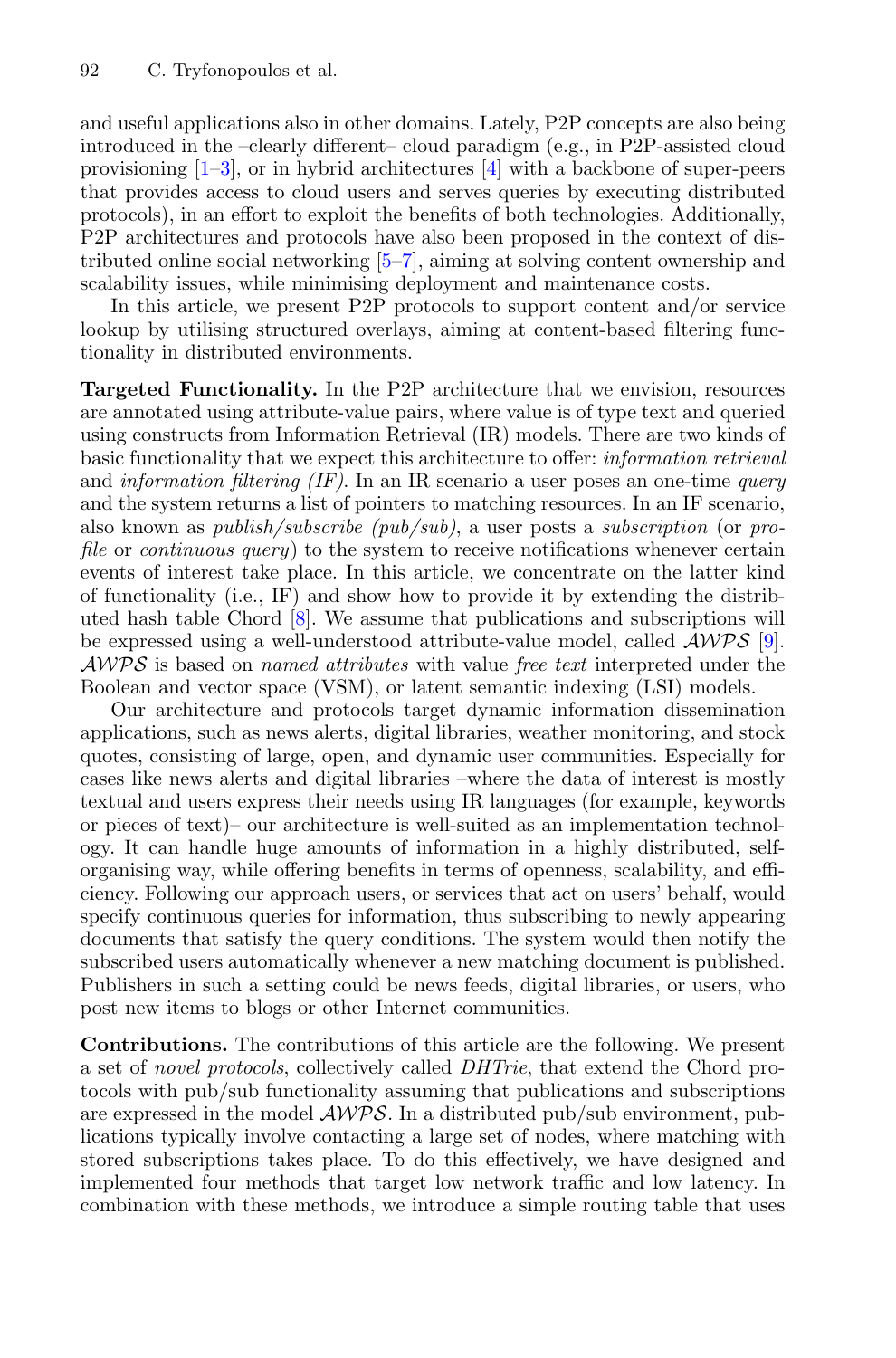only local information and manages to significantly reduce network traffic. To justify our solution, we evaluate the DHTrie protocols experimentally in a distributed digital library scenario with hundreds of thousands of nodes and millions of user profiles. Our experiments show that the DHTrie protocols are *scalable*: the number of messages needed to publish a document and notify interested subscribers remains almost constant as the network grows, while latency is kept low. As probability distributions associated with words in publications and queries are skewed, balancing the node load becomes an important issue. We study three cases of load balancing for DHTrie, namely *query*, *routing* and *filtering* load balancing, and present a new algorithm that tackles the load balancing issues.

Preliminary results of this research have appeared in [\[10\]](#page-28-7). The current article revises [\[10\]](#page-28-7) and presents the following extensions and additional contributions. We consider the issue of latency in addition to that of network traffic and identify the relevant tradeoff in our experimental evaluation. To tackle this tradeoff, we introduce two novel methods (called *hybrid* and *continuous splitting*) for resource publication. The new approaches, although very different in philosophy and design, manage to keep publication latency low while performing well in terms of network traffic. The hybrid method is a family of novel tunable alternatives that allow a per-node parameter setting aiming at adaptability. The continuous splitting method is automatic and parameterless, which makes it easy to deploy; it has proven to be efficient to many different settings and goals.

In addition to the above novel contributions, we also include more detailed descriptions of the DHTrie protocols and their respective data structures (see Sect. [3\)](#page-5-0), and extend the experimental work (Sect. [4\)](#page-14-0) with measurements of the new methods and comparison with the ones presented in [\[10\]](#page-28-7), comparison under two different corpora, and experiments for publication latency and network dynamics. Finally, we redesign and apply the algorithm presented in [\[10\]](#page-28-7) to query load balancing, and study its effects on message traffic (Sect. [4.9\)](#page-25-0).

**Organisation.** The organisation of the article is as follows. Section [2](#page-2-0) positions our work with respect to related research, while Sect. [3](#page-5-0) presents the DHTrie protocols. The experimental evaluation of DHTrie and a study of load balancing issues are presented in Sect. [4,](#page-14-0) followed by Sect. [5](#page-27-0) that concludes the article.

### <span id="page-2-0"></span>**2 Related Work and Background**

In this section, we survey related work in the area of pub/sub and IF in P2P networks. Naturally, this paper is also relevant with the broad area of distributed query processing, with studies on different query models in distributed settings (i.e., one-time, relational, and RDF query processing), and with the area of IR in P2P networks as it shares many common goals and techniques with IF.

### **2.1 P2P Pub/Sub and Information Filtering**

Work on pub/sub in distributed systems has contributed some fundamental ideas that have also been utilised in the P2P domain. Researchers in this area have developed various data models based on channels, topics, and attribute-value pairs to represent publications and subscriptions. Pub/sub systems based on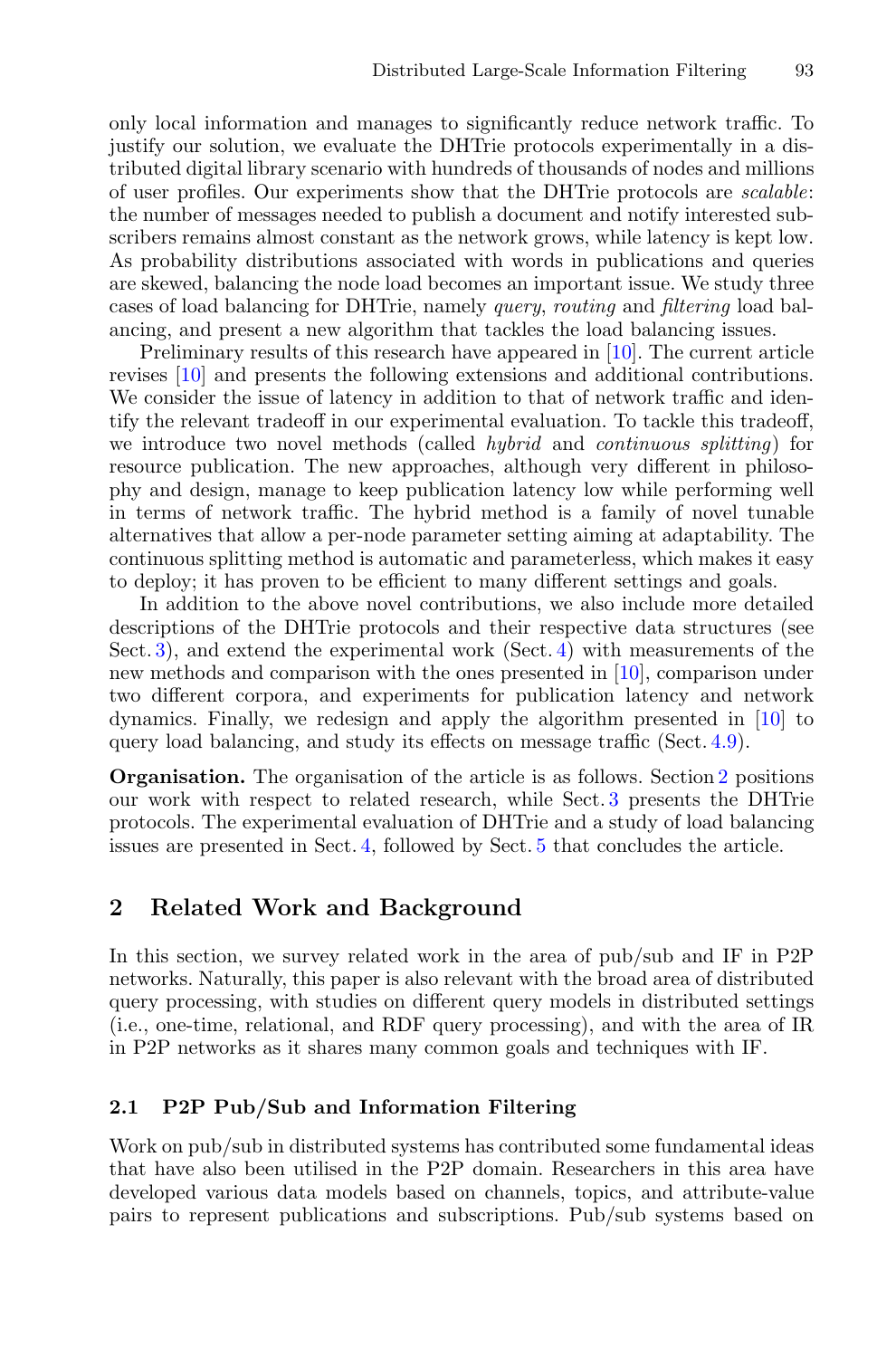attribute-value models are called *content-based*, as attribute-value data models are flexible enough to express the content of publications. The query languages of content-based pub/sub systems are based on Boolean combinations of arithmetic and string operations. Work in this area has concentrated not only on distributed pub/sub architectures, but also on filtering protocols.

SIENA [\[11\]](#page-28-8) is probably the most elegant example of a system to be developed in this area. A very important contribution of SIENA is the adoption of a P2P model of interaction among servers and the exploitation of traditional network algorithms based on shortest paths and minimum-weight spanning trees for routing messages. The core ideas of SIENA have been used in the early P2P pub/sub system P2P-DIET [\[12](#page-28-9)].

With the advent of DHTs such as CAN, Chord, and Pastry a new wave of pub/sub systems has appeared. Scribe [\[13](#page-28-10)] is a topic-based pub/sub system based on Pastry. Hermes [\[14](#page-28-11)] is similar to Scribe since it uses the same underlying DHT but it allows more expressive subscriptions by supporting the notion of an event type with attributes.Related ideas appear later in [\[15,](#page-29-0)[16](#page-29-1)] and in PeerCQ [\[17](#page-29-2)], a notable pub/sub system implemented on top of a DHT infrastructure designed to cope with peer heterogeneity by extending consistent hashing [\[18](#page-29-3)].

The study in [\[19\]](#page-29-4) is mainly concerned with scalability of current designs and proposes two methods that allow to restrict the overall costs.Both these methods can improve general purpose P2P protocols and can be applied on top of our work as well. Triantafillou and Aekaterinidis [\[20](#page-29-5)] study the problem of content-based pub/sub functionality on top of Chord, allowing for range-based subscriptions, i.e., one can define a range for a given attribute as opposed to a single value.Such ideas can readily be adopted by our protocols as well. Meghdoot [\[21](#page-29-6)] is another pub/sub proposal in the area of DHTs that uses ideas such as hashing of subscriptions and events to facilitate matching.The difference of Meghdoot from our work is that it is built on top of CAN, whose characteristics are heavily exploited in the system design (e.g., it uses zone splitting/replication).

Research on processing subscriptions using string attributes in DHT-based pub/sub systems is also related to our work. PastryStrings [\[22\]](#page-29-7) utilises prefixbased routing to facilitate processing of publications that are strings, and subscriptions that are string predicates. Additionally, the DHTStrings system [\[23](#page-29-8)] utilises a DHT-agnostic architecture to support prefix and suffix queries in string attributes. More recent works on P2P pub/sub systems have focused on various issues such as new routing protocols  $[24-26]$  $[24-26]$ , combination of IR and IF  $[27]$ , web services [\[28\]](#page-29-12), load balancing [\[29\]](#page-29-13), security [\[30](#page-29-14)] and preference awareness [\[31\]](#page-29-15).

Similarly to the pub/sub strand of research, approaches that use a DHT as the routing infrastructure to build filtering functionality for IR-based models and languages have also been introduced. Closer to our work are the systems pFilter [\[32\]](#page-29-16) and Ferry [\[33](#page-29-17)].The main qualitative difference of our work is that we support a different and more expressive query model, requiring more complex protocols. In addition, from a quantitative point of view our work provides a more in depth analysis by stressing the system to millions of queries and tens of thousands of nodes as opposed to only thousands of queries and thousands of nodes in [\[32](#page-29-16)[,33](#page-29-17)]. Below we discuss these works in more detail, and compare them against our approach.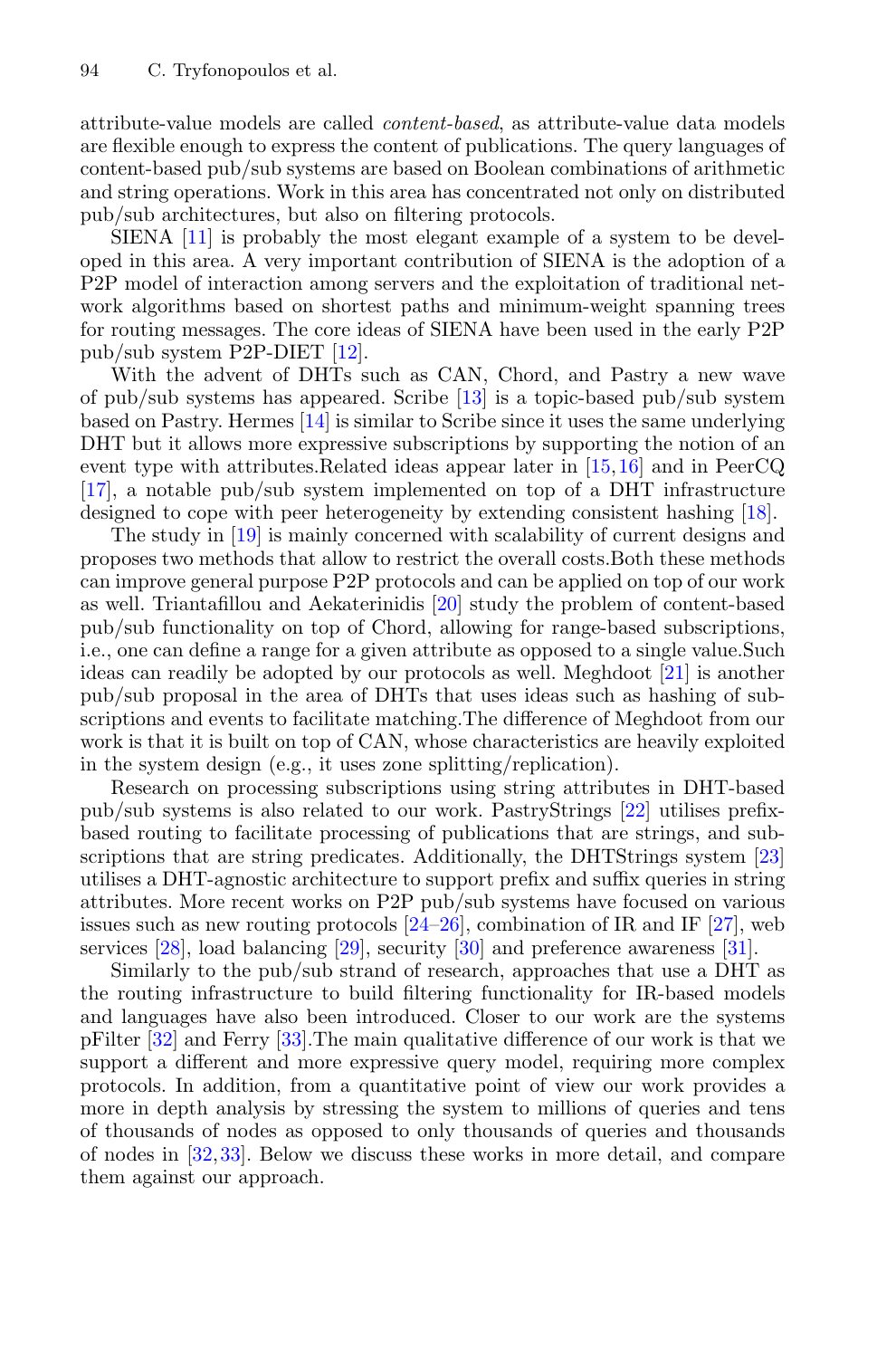pFilter [\[32\]](#page-29-16) is the closest system to the ideas presented in this work. It uses a hierarchical extension of CAN [\[34](#page-29-18)] to store user queries and relies on multi-cast trees to notify subscribers. Compared to pFilter, our work uses a more expressive data model and query language, while there is no need to maintain multi-cast trees to notify subscribers. However, the multi-cast trees of pFilter take into account physical network distance something that we do not consider at all in this work, but rather we consider publication latency and load balancing issues.

Ferry [\[33](#page-29-17)] is another proposal to support IF functionality on top of DHTs. The main difference of our work is the support of a more expressive and complex data and query model. The main novelty of Ferry is that it exploits the DHT links, e.g., the contents of the Chord finger table, to disseminate information in the network. In our work, we exploit similar ideas by extensively taking advantage of DHT links, trying to group messages based on the Chord finger table, and piggy-backing information on maintenance messages. In addition, we provide further routing flexibility with the addition of a routing table, called FCache (see Sect. [3.5\)](#page-12-0), that consists of a low cost and best effort cache of IP addresses that allows us to bypass the DHT protocol whenever this is possible. Essentially, this comes at zero network cost as it is a process piggy-backed on the normal DHT messages.

### **2.2 Other Related Areas**

*Distributed query processing* relies on distributed protocols that dictate where data meets queries. Depending on the network design and properties, and on the query model utilised, different query processing algorithms are needed. The first systems to cope with distributed query processing were mainly based on strictly structured designs and focused on relational query processing [\[35\]](#page-29-19).

Mariposa [\[36\]](#page-30-0), one of the most well-known distributed database systems and probably the most ambitious attempt to scale to thousands of nodes, proposes node interaction protocols based on economic models.Another well known distributed database system is LH\* [\[37](#page-30-1)], where the authors introduce the notion of the scalable distributed data structure (SDDS).

The *early P2P designs* in the area tried to remove all the restrictions of the classic distributed systems.However, the more demanding nature of applications enforced structure in P2P networks, appearing in the form of DHTs and hypercubes [\[38](#page-30-2)]. Essentially, these architectures provide functionality so as data items or queries can be *mapped* to certain node(s) given a set of properties and functions.In this way, structured networks provide a non-centralised but still controllable design pattern.

These network designs can be seen as a hybrid between the early distributed systems and the early P2P networks, trying to balance the various tradeoffs and thus, offering extensive flexibility and adaptability to build any kind of application over it. Thus, there has been a tremendous amount of research over structured P2P networks, e.g., there is work on relational one-time and continuous query processing [\[17](#page-29-2),[39](#page-30-3)[–43\]](#page-30-4) and RDF query processing [\[44](#page-30-5)[–47](#page-30-6)].

*Information retrieval* is the dual problem of information filtering, often referred to the other side of the same coin [\[48](#page-30-7)]. Although many of the underlying issues are similar as both IR and IF share the common goal of information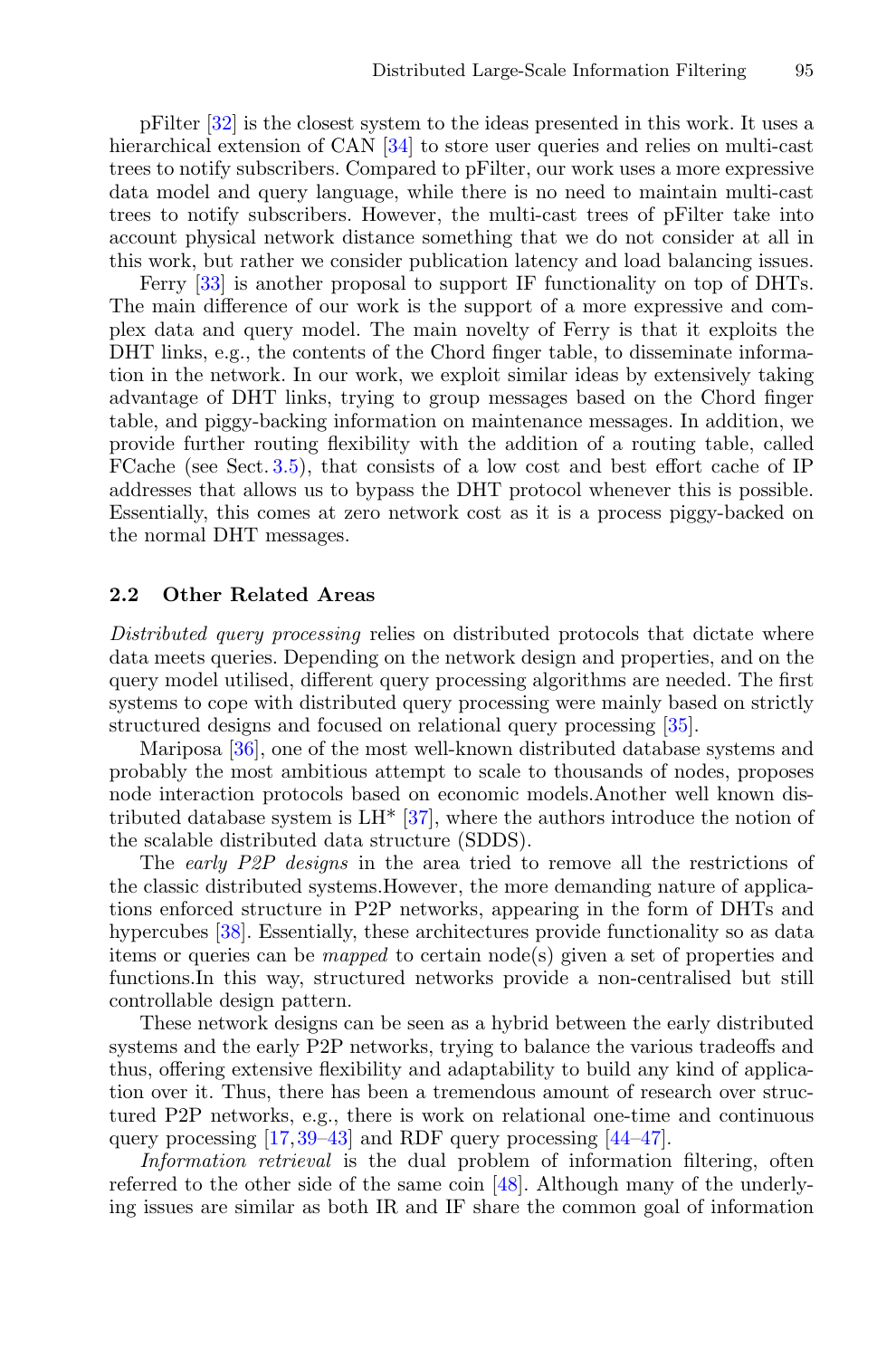delivery to information seekers, the design issues (e.g., timeliness of data, identification and representation of user needs), and also the techniques and protocols to satisfy these information needs differ significantly.

In [\[40\]](#page-30-8), one of the early works that considered how to process IR queries on top of DHTs, the authors discuss issues involved in building IR functionality over text databases on top of structured overlays.In a similar spirit, [\[49\]](#page-30-9) discusses the feasibility of Web search in a P2P environment and estimates the difficulty of the problem.A straightforward approach to support Boolean searching in P2P networks is presented in [\[50](#page-30-10)], where each node in the network is responsible for a specific keyword through the DHT hash function and the focus is put on multiple keyword queries.

Many works have studied how to support document querying based on VSM on top of structured overlays. Meteorograph [\[51](#page-30-11)], one of the early works that deal with similarity search over structured P2P networks, describes how to support similarity and ranked search in a linear hash addressing space overlay. In another approach, LibraRing [\[52\]](#page-30-12) proposes a two-tier architecture for a digital library environment aiming to unify IR and IF in a single framework.While most of related papers utilise a DHT to route the queries to appropriate peers, in Minerva [\[53](#page-30-13)] a global distributed directory for IR-style statistics and quality of service information is built at indexing time, to be then exploited at query time.

Finally, *cloud/grid computing* and *social networking* have emerged over the last couple of years as new paradigms and application areas for distributed data management. Our research is also related to works in this domain, as researchers exploit and extend ideas from the distributed/P2P domain to provide new data management functionality as in [\[1,](#page-28-0)[5,](#page-28-3)[6](#page-28-12)[,54](#page-30-14),[55\]](#page-30-15).

# <span id="page-5-0"></span>**3 The DHTrie Protocols**

We implement pub/sub functionality by a set of protocols called *DHTrie* (from the words DHT and trie). The DHTrie protocols use *two levels of indexing* to store submitted queries.

The first level corresponds to the partitioning of the global query index to different nodes using DHTs as the underlying infrastructure. Each node is responsible for a fraction of the submitted queries through a mapping of attribute values to node identifiers. The DHT infrastructure is used to define the mapping scheme and also manages the routing of messages between different nodes. We use an extension of the Chord DHT [\[56\]](#page-30-16) to implement our network. The set of protocols that regulate node interactions are described in the next sections.

The second level of our indexing mechanism is managed locally by each node and is used for indexing the user queries the node is responsible for. Each node uses a trie-like data structure to perform query clustering and improve filtering performance. The details of local indexing are presented in [\[57\]](#page-31-0).

### <span id="page-5-1"></span>**3.1 The Subscription Protocol**

Let us assume that a node  $P$  wants to subscribe with a query  $q$  composed as a conjunction of atomic queries: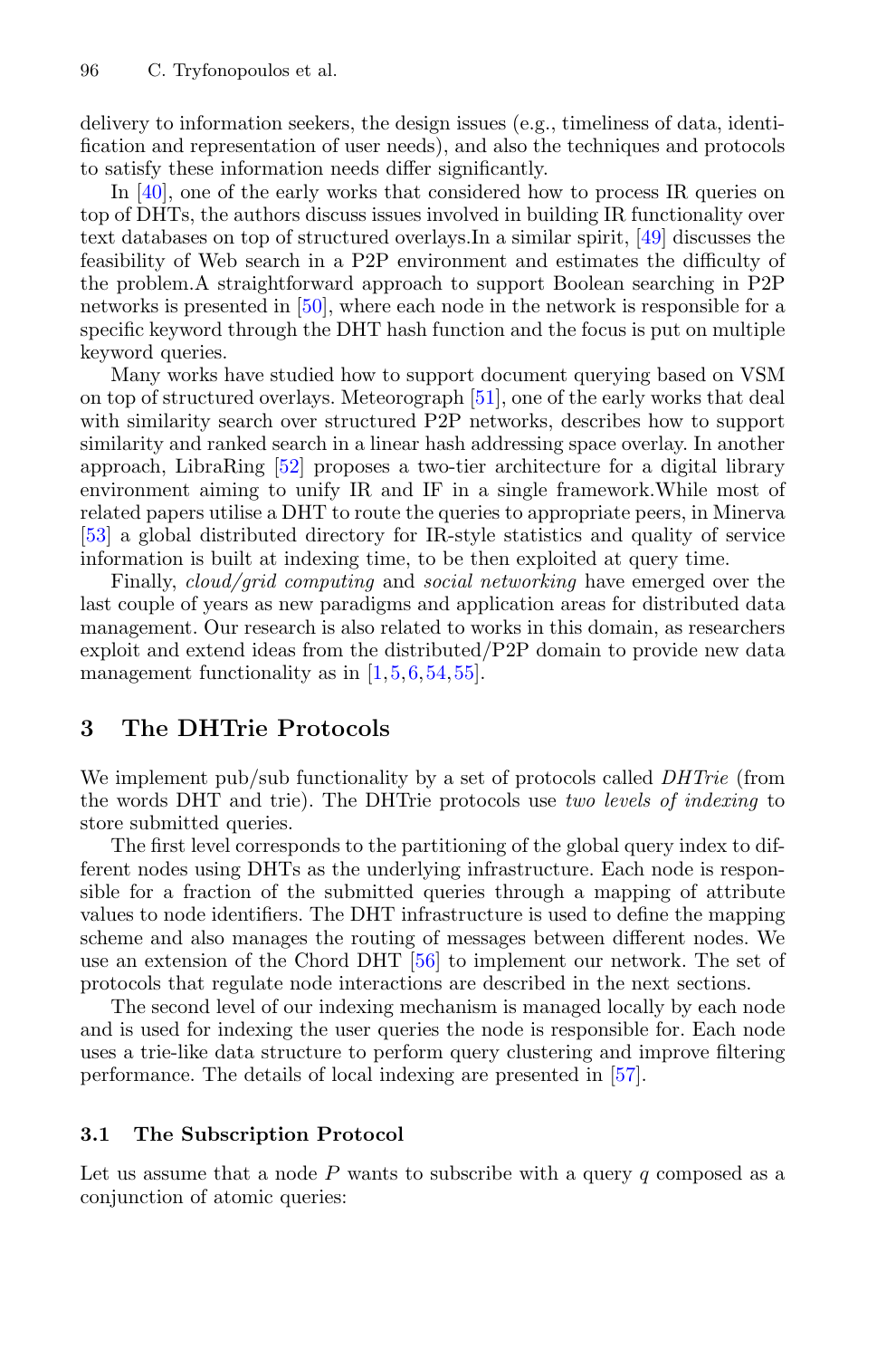$$
A_1 = s_1 \wedge \dots \wedge A_m = s_m \wedge
$$
  
\n
$$
A_{m+1} \supseteq w p_{m+1} \wedge \dots \wedge A_n \supseteq w p_n \wedge
$$
  
\n
$$
A_{n+1} \sim_{a_{n+1}} s_{n+1} \wedge \dots \wedge A_k \sim_{a_k} s_k
$$
\n(1)

where  $A_i$  is an attribute,  $s_i$  is a text value,  $wp_i$  is a conjunction of words and *proximity formulas*<sup>[1](#page-6-0)</sup>, and  $a_i$  is a *similarity threshold*, i.e., a real number in the interval  $[0, 1]$ . For a query q of the above form, the atomic queries with equality  $(=)$  and containment  $( \Box )$  operators will be called its *Boolean part*, while the atomic queries with similarity (∼) operators will be called its *vector space part*.

To perform the subscription,  $P$  randomly selects a single word  $w$  contained in any of the text values  $s_1, \ldots, s_m$  or word patterns  $wp_{m+1}, \ldots, wp_n$  and computes  $H(w)$ , where  $H()$  is a consistent hash function used to map identifiers in the identifier circle of Chord [\[56\]](#page-30-16), to obtain the identifier of the node that will be responsible for query q. Then P creates message  $FWDQUERY(id(P),ip(P),qid(q),q),$ where  $id(P)$  is the identifier of node P computed by hashing a piece of information that identifies  $P$  (e.g., its IP address and port, or a unique identifier given to it the first time it joins the network),  $ip(P)$  is the IP address of P, and  $qid(q)$ is a unique query identifier assigned to  $q$  by  $P$ . This message is then forwarded in  $O(logN)$  steps to the node with identifier  $H(w)$ . Since only one node has to be contacted, this forwarding is done using the Chord  $lookup()$  function to locate successor( $H(w)$ ), i.e., the first node which is equal or follows  $H(w)$  clockwise in the identifier space and is called the *successor* node of identifier  $H(w)$ . Once  $successor(H(w))$  is located, it is directly contacted by P. In this way, queries of this type are always indexed under their Boolean part to save message traffic, since they need to be stored at a single node. Notice also that both  $id(P)$ and  $ip(P)$  need to be sent to the node that will store the query to facilitate notification delivery.

When P wants to submit a query q of the form  $A_{n+1} \sim_{a_1} s_1 \wedge ... \wedge A_n \sim_{a_n} s_n$ (i.e., with a VSM part only), it sends q to all nodes in the list  $L = \{H(w_i) : w_j \in$  $D_1 \cup \cdots \cup D_n$ , where  $D_1, \ldots, D_n$  are the sets of *distinct* words in text values  $s_1, \ldots, s_n$ . In contrast to queries with a Boolean part described above, queries with *only* a VSM part need to be stored in all the nodes involved (computed as above) in order to ensure correctness of the filtering process. Sending the same message to more than one recipients is discussed in detail in the next section, where the same problem is posed again by the publication forwarding process.

When a node P' receives a message FWDQUERY containing q, it stores q using the second level of our indexing mechanism.  $P'$  uses a hash table to index all the atomic queries of q using as key the attributes  $A_1, \ldots, A_k$ . To index each atomic query, three different data structures are also used: (i) a hash table for text values  $s_1, \ldots, s_m$ , (ii) a trie-like structure that exploits common words in word patterns  $wp_{m+1},\ldots,wp_n$ , and (iii) an inverted index for the most "significant" words in text values  $s_{n+1},\ldots,s_k$ . P' utilises these data structures at filtering time to find quickly all queries q that match an incoming publication  $p$ . This is done using a

<span id="page-6-0"></span><sup>&</sup>lt;sup>1</sup> A proximity formula is an expression of the form  $w_1 \prec_{\xi_1} \cdots \prec_{\xi_k} w_k$ , where  $w_i$  is a word and  $\xi_i$  is a distance interval of the form  $\{[l, u]: l, u \in \mathbb{N}, l \geq 0 \text{ and } l \leq u\} \cup \{[l, \infty):$  $l \in \mathbb{N}$  and  $l \geq 0$ . The proximity operator  $\prec_{\xi}$  is used to capture the concepts of *order* and *distance* between words in a text document using intervals that impose lower and upper bounds on distances between words.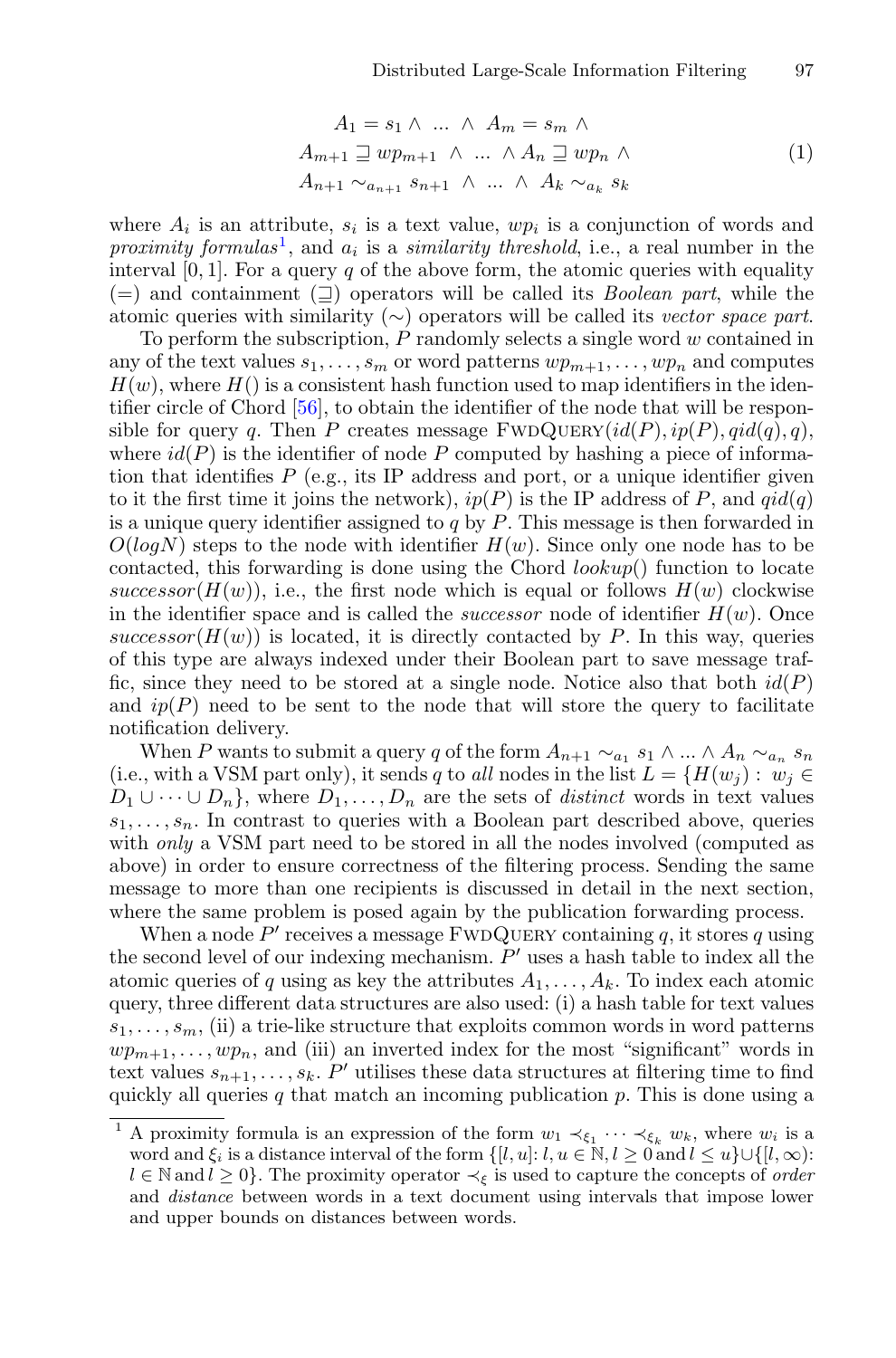method that combines algorithms BestFitTrie [\[57\]](#page-31-0) and SQI [\[58\]](#page-31-1). The details of local storage and indexing using BestFitTrie are discussed thoroughly in [\[57](#page-31-0)].

### **3.2 The Publication Protocol**

Publication of a resource involves sending the same message to a group of nodes that is not known a priori. To tackle this problem, we have designed and implemented four methods: (i) the iterative method, which is the standard way to contact a number of different nodes over Chord, (ii) the recursive method, which creates a single message with all the recipients contained in a sorted list and works its way around the identifier space until all recipients have been contacted, (iii) the hybrid method which uses machinery from the two previous methods to provide a tunable alternative between the two extremes, and (iv) the continuous splitting method, which exploits the finger tables of all message recipients to split the message at every forwarding node, aiming at the optimisation of network traffic and latency.

The publication protocol essentially involves sending the same message to the group of nodes that are responsible for the distinct words contained in the text values of the different attributes of  $p$ . In this way, when a node  $P$ wants to publish a resource, it first constructs a publication of the form  $p =$  $\{(A_1,s_1), (A_2,s_2), \ldots, (A_n,s_n)\}\$  (i.e., a set of attribute-value pairs  $(A_i,s_i)$ , where A*<sup>i</sup>* is a *named attribute*, s*<sup>i</sup>* is a *text* value, and all attributes are *distinct*) that is the resource description. Let  $D_1, \ldots, D_n$  be the sets of *distinct* words in  $s_1, \ldots, s_n$ . Then, publication p has to be propagated to *all* nodes with identifiers in the list  $L = {H(w_i): w_i \in D_1 \cup \cdots \cup D_n}$ . The subscription protocol guarantees that  $L$  is a superset of the set of identifiers responsible for queries that match  $p$ . To propagate publication  $p$  in the DHT,  $P$  removes duplicates from L and sorts it in ascending order clockwise starting from  $id(P)$ . In this way, we obtain at most as many identifiers as the distinct words in  $D_1 \cup \cdots \cup D_n$ , since a node may be responsible for more than one of the words contained in the document.

### **3.3 Methods for Subscription and Publication**

In this section, we describe four different methods to implement the subscription and publication protocols and present their advantages and disadvantages.

**The Iterative Method.** Each node  $P$ , that uses the iterative method  $(It)$  to contact the recipients in list L, constructs a FWDRESOURCE $(id(P), pid(p),p,$  $id(P')$  message for each identifier  $id(P')$  contained in L, where  $pid(p)$  is a unique metadata identifier assigned to publication  $p$  by node  $P$ . Then, it utilises the lookup() procedure provided by Chord to locate node  $P'$  and sends it the FwdResource message. This is repeated for all the identifiers in L in an *iterative* way. Using this method, P needs  $O(h \log N)$  messages, where h is the number of different nodes to be contacted. Figure [1](#page-8-0) illustrates graphically the publication of a resource to three recipients under Chord using the iterative method and shows a message graph for a general case of resource publication under It.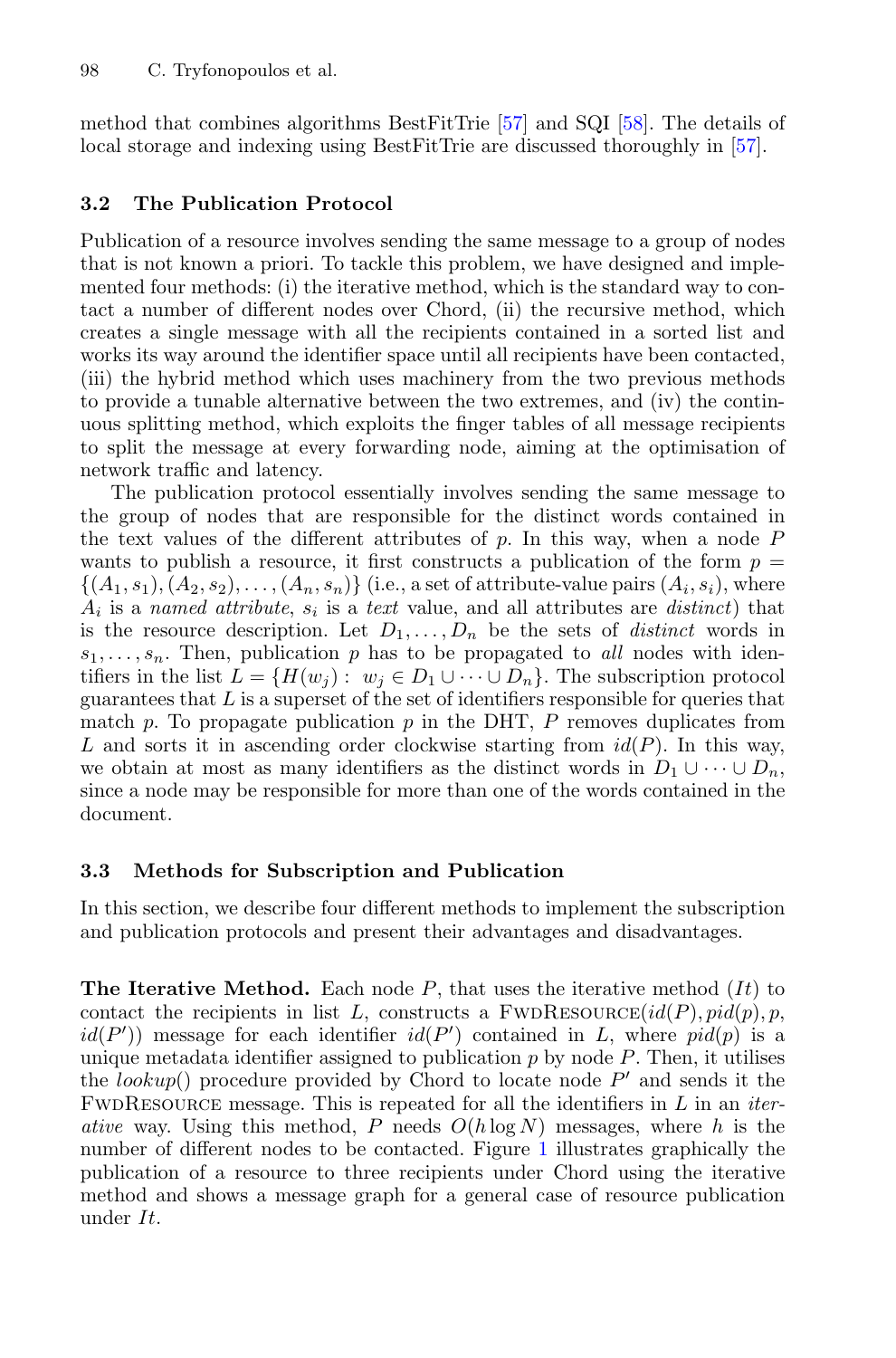

<span id="page-8-0"></span>**Fig. 1.** Message routing and message graph for the It (left) and Re (right) methods

**The Recursive Method.** Using the iterative method has an obvious disadvantage; the same node may participate in many  $\{lookup() \}$  requests for nodes responsible for identifiers in list  $L$  causing increased network traffic. This is the reason for designing the recursive method  $(Re)$ . The idea behind method Re is to pack messages together to reduce network traffic as follows.

Having obtained L, P creates a message FWDRESOURCE  $(id(P), pid(p),p,L)$ , where  $pid(p)$  is a unique metadata identifier assigned to p by P, and sends it to node with identifier equal to  $head(L)$  (the first element of L). This forwarding is done by the following *recursive* way: message FWDRESOURCE is sent to a node  $P'$ , where  $id(P')$  is the greatest identifier contained in the finger table of P, for which  $id(P') \leq head(L)$  holds.

Upon reception of a message FWDRESOURCE by a node  $P'$ , head(L) is checked. If  $id(P') < head(L)$  then P' just forwards the message as described in the previous paragraph. If  $id(P') \geq head(L)$  then P' makes a copy of the message, since this means that  $P'$  is one of the intended recipients contained in list L (in other words  $P'$  is responsible for key head(L)). Subsequently, the publication part of this message is matched with the node's local query database using the algorithms described in detail in [\[57\]](#page-31-0) and the appropriate subscribers are notified. Additionally,  $P'$  modifies list  $L$  to  $L'$  by deleting all elements of L that are smaller than  $id(P')$  starting from  $head(L)$ , since all these elements have P' as their intended recipient. For the new list  $L', id(P') < head(L')$  holds. Finally,  $P'$  forwards the message to node with identifier  $head(L')$ . Figure [1](#page-8-0) illustrates graphically the publication of a resource to three recipients under Chord using the recursive method and shows a message graph for a general case of resource publication under Re.

**The Hybrid Methods.** The idea behind the recursive method is to pack messages together to reduce network traffic. This however, comes at the cost of high latency; if the recipients list is long then the last recipient has to wait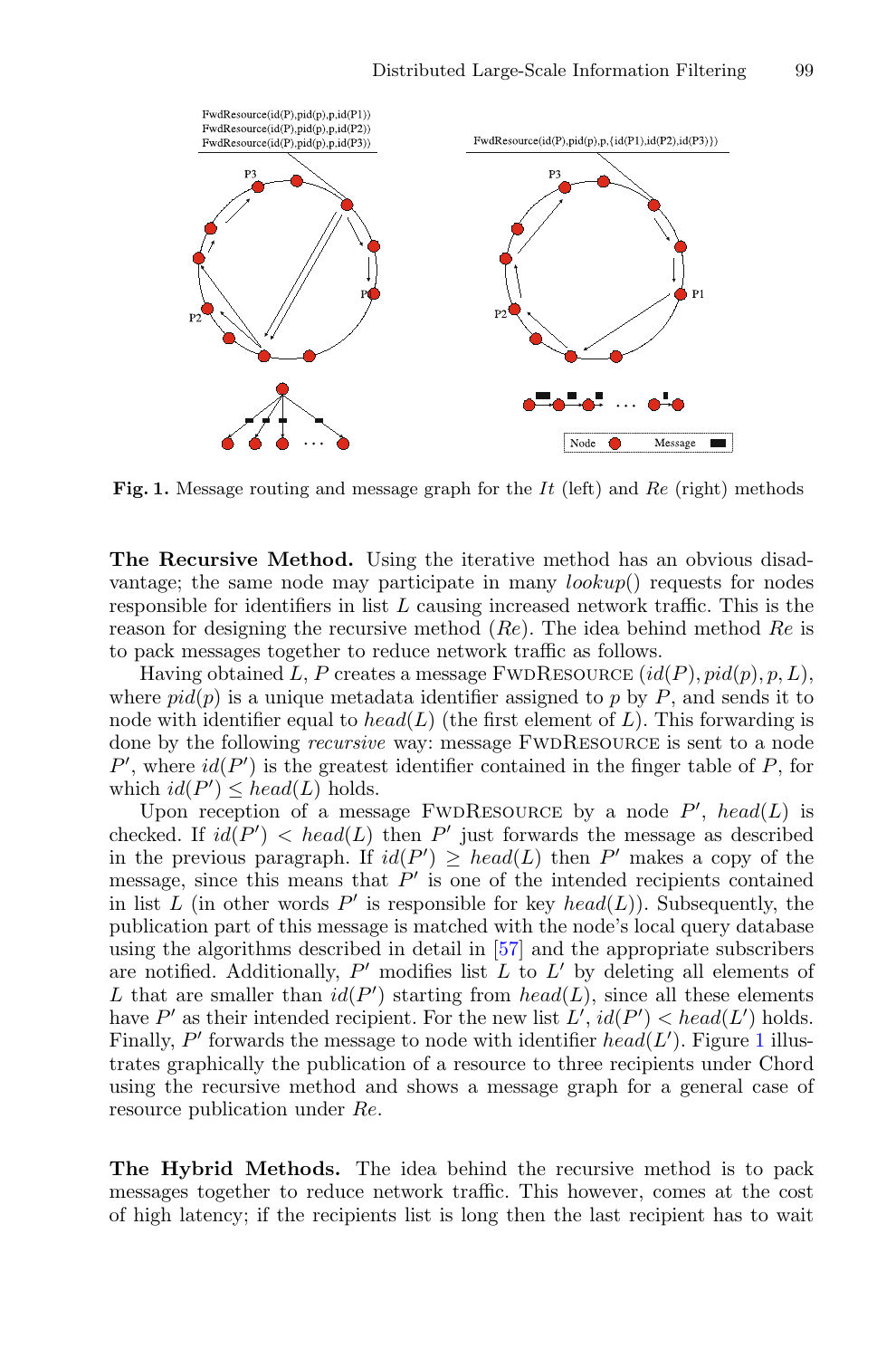for a long time until it is notified about the publication, which in turn causes delays in the notification of the interested subscribers. The iterative method on the other hand, tries to optimise latency since no recipients lists are used and the delay to deliver a message is logarithmic in the size of the network. This of course comes at the price of high network traffic.

To tackle this tradeoff, we designed and implemented a family of *hybrid* approaches that combine the benefits of the two previous methods. The idea behind the hybrid methods is to design tunable alternatives that will provide fast delivery of messages at low network cost. To achieve this, the message originator splits the initial recipients list to smaller ones and each recipients list is sent in an iterative way, while the message is forwarded in the network recursively. The family of hybrid methods is designed to provide variations with different objectives, while the difference between the three variants presented below lies in the initial splitting of the recipients list. Finally, notice that the parameters in the hybrid methods are not global, but may be set in a per-node fashion, thus adapting to node specifics regarding publication size.

**The**  $fixHy$  **method.** The fixed hybrid  $(fixHy)$  method requires fixing a value for the *desired recipients list size*  $\sigma$ . Parameter setting in the *fixHy* method, although adhoc, allows the manual tuning of the system according to document and vocabulary size, but requires expertise in setting this value. Notice that, if the average document length published in the system is changed, the method may create too short or even useless recipients lists. The  $fixHy$ method works as follows.

Having obtained L, node P uses it to create  $h = \lfloor |L|/\sigma \rfloor$  recipients lists, of size  $\sigma$ . In our experiments, we used  $\sigma = 10$  and  $\sigma = 50$  as baseline values depending on the tested corpus, and showed the effect of the desired recipients list size in the message traffic and latency observed in the network. Notice that the fixHy method will degenerate to the recursive method for  $\sigma = |L|$  and to the iterative method for  $\sigma = 1$ . Thus, using a high value for  $\sigma$  will make the protocol behave similarly to the recursive method, while using a low value for  $\sigma$ will make the protocol behave similarly to the iterative method.

**The** *perHy* **method.** The percentage hybrid (perHy) method requires the tuning of parameter  $\pi$ , which controls the percentage of the initial recipients list that will be used to create each new list. This method is less flexible than fixHy in setting the size of the recipients list, but requires less expertise and is adaptable to changes in the document size published in the network. Setting the recipient list size as a percentage of the initial recipients list allows coping with both large and small documents, whereas in the  $fixHy$  method this is not possible. The  $perHy$  method works as follows.

Having obtained L, node P uses it to create  $h = \lceil 1/\pi \rceil$  recipients lists of size  $|L| * \pi$ , where  $0 < \pi \leq 1$ . In our experiments, we used  $\pi=4\%$  and also showed the effect of  $\pi$  in the message traffic and latency observed in the network. Notice that the *perHy* method will degenerate to the recursive method for  $\pi = 1$ and to the iterative method for very small values of  $\pi$ .

**The** *medHy* **method.** The median hybrid (medHy) method is an automatic method that requires no parameter tuning, since the recipients lists are split according to the median of the differences between consecutive intended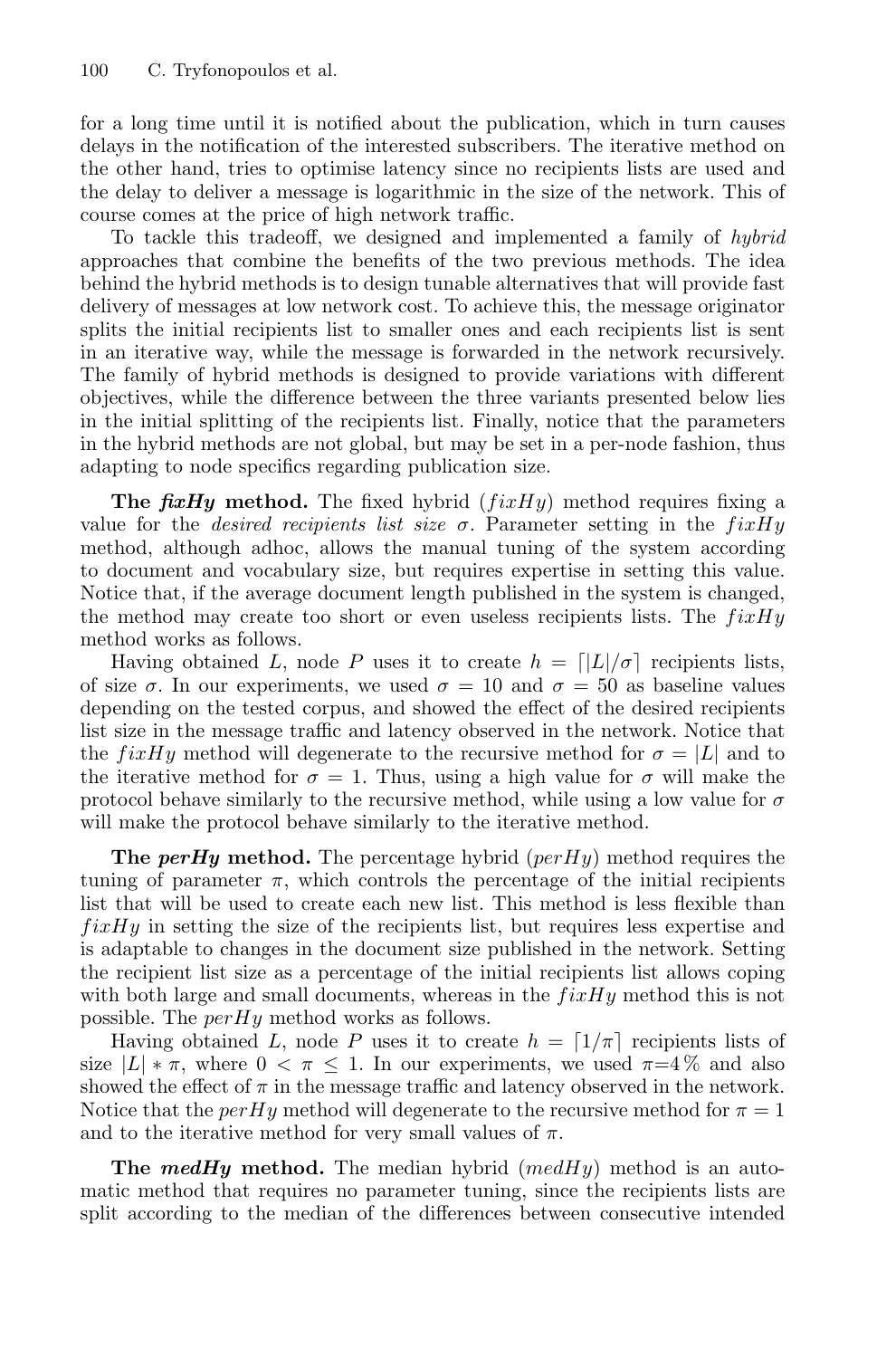recipients. This method identifies the large "gaps" in the intended recipients list and splits it accordingly. Since no parameter setting is required, this is a method best suited for general purpose applications with published documents of varying size; no expertise is needed, since the recipients list is split according to its special characteristics. The  $medHy$  method works as follows.

Having obtained  $L = \{l_1, l_2, \ldots, l_{|L|}\}\)$ , node P traverses it starting at  $head(L)$  $= l_1$  and calculates all differences  $\delta_i = l_i - l_{i+1}, 1 \leq i \leq |L| - 1$ , between consecutive intended recipients in L. Subsequently, P calculates the median  $\delta_{med}$ of these differences and uses it to split  $L$  in the following way.  $P$  traverses  $L$  once more starting at  $head(L)$ , and when  $\delta_k > \delta_{med}$ ,  $1 \leq k \leq |L|-1$ , it creates a new list  $L_1 = \{l_1, \ldots, l_k\}$ . Subsequently, L becomes  $L \setminus L_1$ , while element  $l_{k+1}$ is now head( $L$ ), and the process continues until L is empty. Notice that there is no way to tune this method to behave similarly to either the iterative or the recursive method, since the splitting of the initial intended recipients list is done automatically according to the keys in  $L$ . The medHy method provides an automatic way to utilise the hybrid protocol, without the need for performance tuning, or any knowledge of the underlying document properties.

For each one of the lists  $L_1, \ldots, L_h$  created by any of the variations (fixHy,  $perHy, medHy)$  of the hybrid method presented above, a message of the form FWDRESOURCE $(id(P), pid(p),p,L_i)$ , with  $1 \leq i \leq h$ , is constructed and is iteratively sent to  $head(L_i)$ . Since each message contains a list of recipients, the recursive method is utilised to forward the message to the rest of the nodes in list  $L_i$ . When a node  $P'$  receives a FWDRESOURCE message, it removes all elements in  $L$  that have  $P'$  as their intended recipient and forwards the message in a recursive way. Notice that only the message originator may split the message into smaller lists, while the rest of the nodes receiving it are responsible just for forwarding it. The usage of many recipients lists with smaller size together with the iterative way of sending these lists justifies the hybrid nature of the protocol. As we will show in Sect. [4,](#page-14-0) this method manages to achieve lower latencies than the recursive method while keeping message traffic relatively low. Figure [2](#page-11-0) illustrates graphically the publication of a resource to three recipients under Chord using any of the hybrid methods and shows a message graph for a general case of resource publication under  $fixHy$ , perHy, or medHy.

**The Continuous Splitting Method.** All the variations of the hybrid method split the initial recipients list only once at the message originator and then, all the subsequent recipients of the messages are forced to perform the routing task based on these lists. This makes the protocol simpler, but also adds inefficiencies, since the recipients of the messages are not allowed to optimise the routing by splitting the message further. The continuous splitting  $(Spl)$  method overcomes this limitation by allowing each message recipient to split the message into sublists, according to information in its finger table. In this way, the message is split several times at each recipient before it is forwarded to other intended recipients, causing an adaptive execution of the forwarding process.

The Spl method tries to exploit each node's view of the network (in contrast to the hybrid methods that exploit only the originators' view), by splitting the intended recipients lists according to finger table entries of all the nodes participating at the forwarding of the message. The drawbacks of this method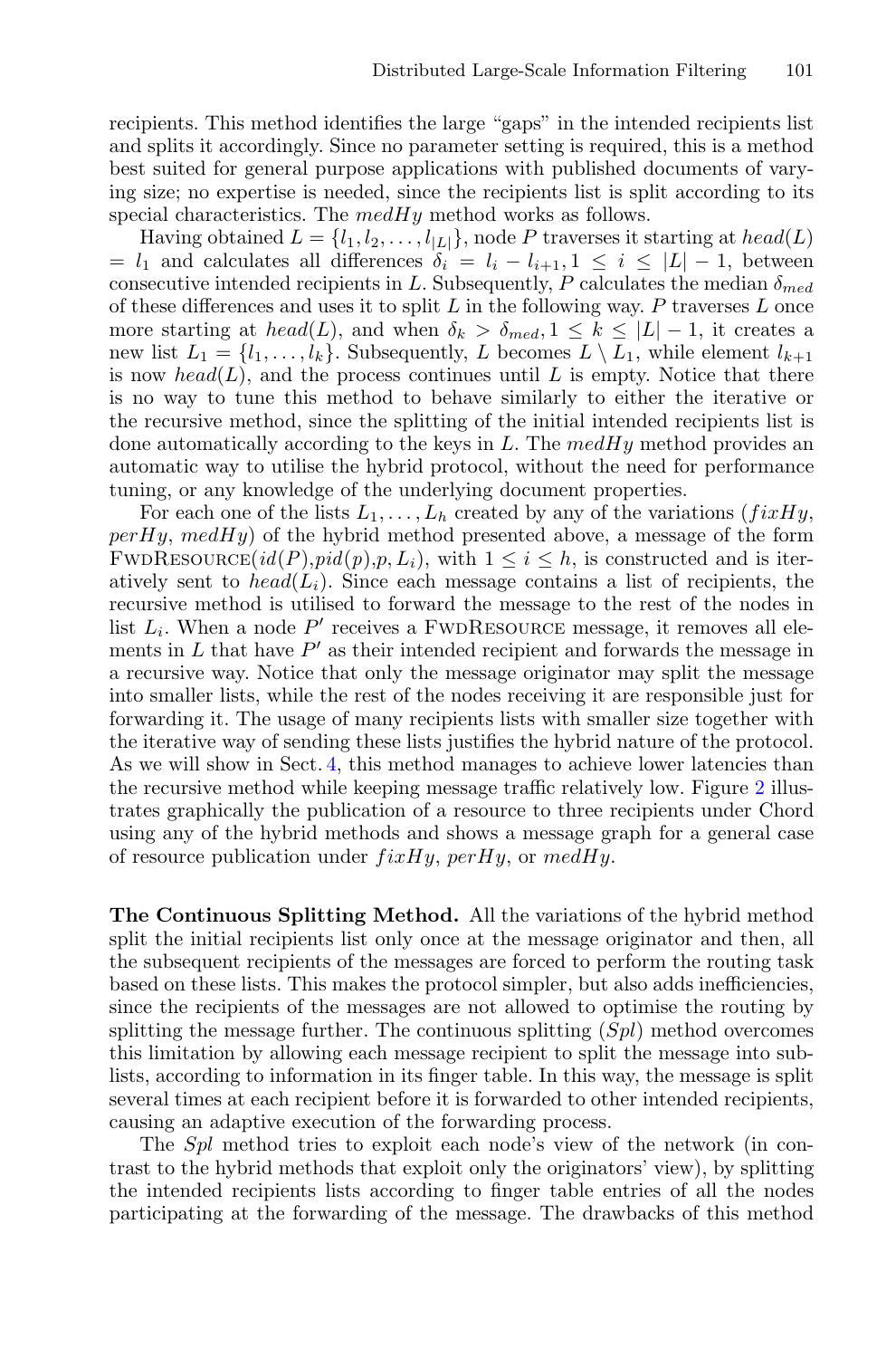

<span id="page-11-0"></span>**Fig. 2.** Message routing and message graph for the  $fixHy/perHy/medHy$  (left) and Spl (right) methods

include the need to access the finger table of each node, which may result in poor splitting of the intended recipients list if the finger table entries are outdated, or the message is too small. The Spl method works as follows.

Each finger table entry  $f_P[i]$  in the finger table of P is used to create one or more lists in the following way. Consider two consecutive entries in the finger table of P, say  $f_P[i]$  and  $f_P[i+1]$ . Starting from the identifier  $id(f_P[i])$  stored at this entry, P scans  $L = \{l_1, l_2, \ldots, l_{|L|}\}$ , and collects all the recipients with identifier greater than  $id(f_P[i])$  and smaller than  $id(f_P[i+1])$  to create list  $L_1 = \{l_1, \ldots, l_k\}, 1 \leq k \leq |L|-1$ . Subsequently, L becomes  $L \setminus L_1$ , while element  $l_{k+1}$  is now head(L) and the process continues for all the intended recipients in the list  $L$ , until  $L$  is empty. Typically, finger entries with higher index number have longer lists associated with them (remember that entries in the finger table of a node point to exponentially increasing distances away from the node), which means that typically the distance between the identifiers of entries  $f_P[i-1]$  and  $f_P[i]$  is shorter than the distance between those of entries  $f_P[i]$  and  $f_P[i+1]$ .

For each one of the lists  $L_1, \ldots, L_h$  created by the continuous splitting method, a message FWDRESOURCE $(id(P), pid(p),p,L_i)$ , with  $1 \leq i \leq h$ , is constructed and is iteratively sent to  $head(L_i)$ . When a node  $P'$  receives a FWDRESOURCE message, it removes all elements in  $L$  that have  $P'$  as their intended recipient and repeats the procedure described above to split list L*<sup>i</sup>* further according to its own finger table. As we will show in Sect. [4,](#page-14-0) this method manages to achieve latency as low as that of the iterative method while keeping message traffic low. Figure [2](#page-11-0) illustrates graphically the publication of a resource to three recipients under Chord using the continuous splitting method and shows a message graph for a general case of resource publication under Spl.

The reader may have noticed that the publication (and also the subscription) protocol in all the proposed methods indexes queries that consist of a single equality of the form  $A = s$  using a single word contained in the text value s,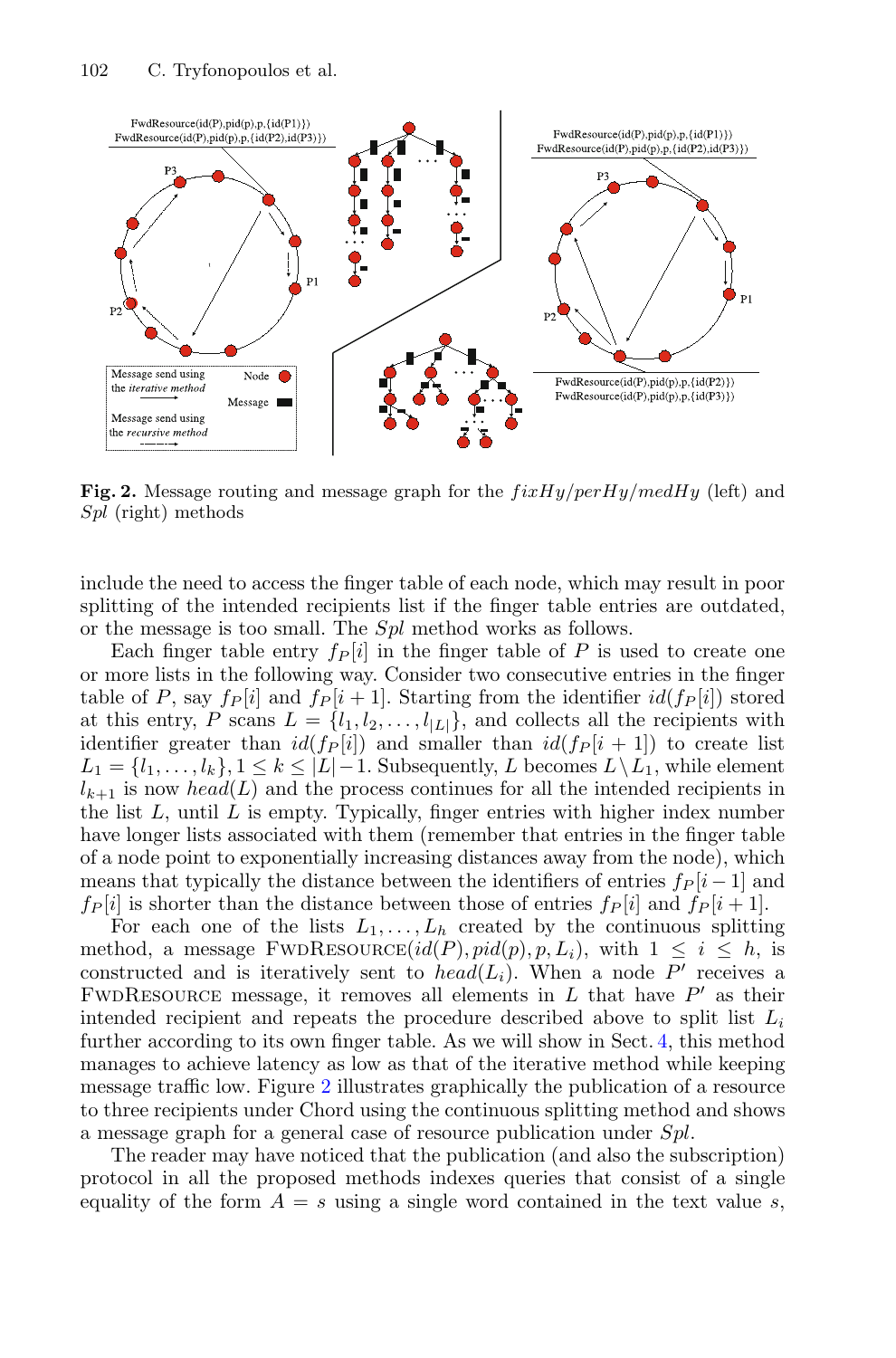contrary to the standard way that would index the entire text value s in the DHT. This is done to avoid sending extra network messages for each publication to discover matching equalities. False positives that may occur are resolved locally at each node, thus relieving the network of significant message overhead.

Independently of [\[10\]](#page-28-7), where we originally presented the iterative and recursive methods, the technical report [\[59](#page-31-2)] presented an approach that shares ideas with these two methods by discussing how to implement multicast functionality at different levels of a DHT architecture. However, [\[59\]](#page-31-2) aimed at multicast from a physical network viewpoint and focused on the comparison of these techniques across the CAN and Chord DHTs.

#### **3.4 The Notification Protocol**

When a message  $FWDRESOURCE$  containing a publication p arrives at a node P, the queries matching p are found by utilising its local index structures and using the algorithms described in detail in [\[57](#page-31-0)] for queries with a Boolean part only. The extension to  $\mathcal{A}WPS$  queries involves the calculation of the cosine of the angle of two vectors corresponding to text values from a publication and a query, and follows straight-forward IR techniques.

Once all the matching queries have been retrieved from the database, P creates notification messages of the form NOTIFICATION( $ip(P)$ ,  $pid(p)$ ,  $qid(q)$ ), where  $P$  is the provider that published the matching resource, and sends them to all the nodes that their queries were matched against  $p$  using their IP addresses associated with the query they submitted. If a node  $P'$  is not online when  $P$ tries to notify it about the published resource, the notification message is sent to the successor  $(P')$ . In this way P' will be notified the next time it logs on the network. To utilise the network in a more efficient way, notifications can also be batched and sent to the subscribers when traffic is expected to be low.

### <span id="page-12-0"></span>**3.5 Frequency Cache**

In this section, we introduce an additional routing table that is maintained in each node. This table, called *frequency cache (FCache)*, is used to reduce the cost of publishing a resource. Using the protocols described earlier, each node is responsible for handling queries that contain a specific word. When a resource r with h distinct words is published by node  $P$ ,  $P$  needs to contact at most h other nodes which will match the incoming resource against their local query databases. This procedure costs  $O(h \log N)$  messages for each resource published at P. Since some of the words will be used more often at published resources, it is useful to store the IP addresses of the nodes that are responsible for queries containing these words. This allows  $P$  to reach in a single hop the nodes that are contacted more often (proxying).

Specifically, FCache is a hash table used to associate each word that appears in a published document with a node's IP address. It uses a word  $w$  as a key and each FCache entry is a data structure that holds an IP address. Thus, whenever P needs to contact another node  $P'$  that is responsible for queries containing w, it searches its FCache. If FCache contains an entry for  $w$ ,  $P$  can directly contact  $P'$  using the IP stored in its FCache. If w is not contained in FCache, P uses the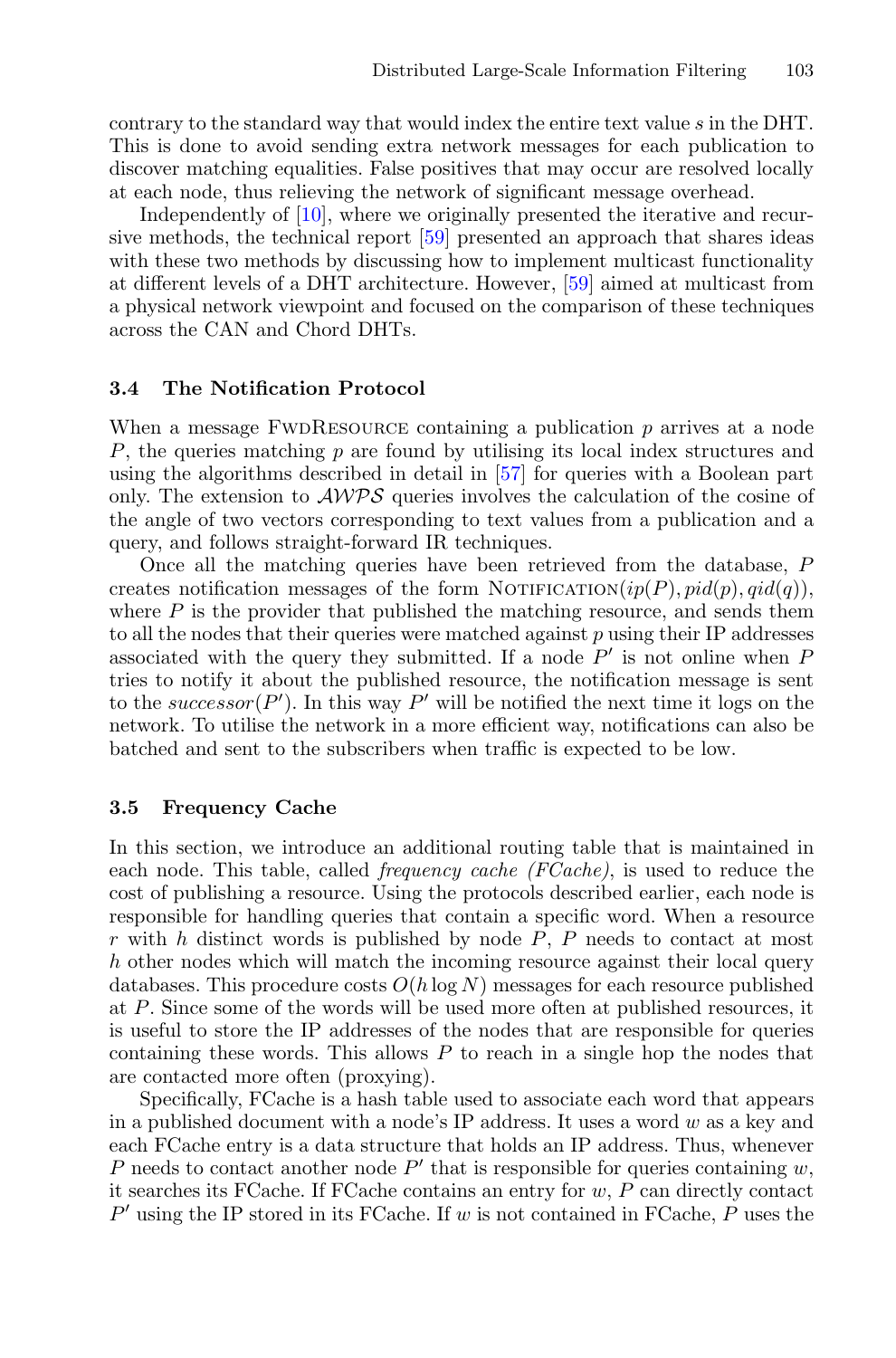standard DHT lookup protocol to locate  $P'$  and stores contact information in FCache for further reference. Using FCache, the cost of processing a published resource p is reduced to  $O(v + (h - v) \log N)$ , where v is the number of words of p contained in FCache. Notice that the construction and maintenance of FCache comes at no extra message cost and node routing information is discovered only when needed. In the experiments presented in the next section we discuss good choices for FCache size (see Sect. [4.4\)](#page-19-0).

The only extra cost involved with FCache is due to possible cache misses because of network dynamicity. In an FCache miss, the node needs to utilise the routing infrastructure at the cost of  $O(logN)$  messages to locate a node. However, the new contact information is used to update the FCache entry for future reference. Misses are most likely to occur for infrequent words, since nodes responsible for storing queries with frequent words will be contacted repeatedly.

### **3.6 Network Dynamicity and Fault Tolerance**

The issues introduced by the dynamic nature of P2P systems may be distinguished in two general categories: (i) topology changes as nodes move in and out of the system and (ii) content changes as users shift their interests to new topics while losing interest in others.

In a dynamic network, nodes may join, leave, or fail at any time (referred to as *node churn* in the literature). The main challenge in dealing with these situations in a DHT is preserving the ability to locate every key in the network. The stabilisation protocol provided by Chord aggressively maintains the finger tables of all nodes as the network evolves, by relying on successor pointers to ?undertake correctness of lookups and finger table repairs. This stabilisation scheme guarantees to offer reachability of existing nodes even at the face of concurrent joins, leaves, or fails and allows lookups to be both fast and correct. Since all nodes are uniquely identified in the network, and the Chord identifier calculated is the same for each reconnection, a node is naturally mapped at the same location on the Chord ring every time. This is exploited by the DHTrie protocols to store notifications for a node at its successor and to deliver them upon node reconnection. Naturally, successor nodes are also used for data handover when a node departs normally from the network. To cope with data loss due to node failures and accelerate lookups further, replication [\[60](#page-31-3)[–62\]](#page-31-4) and caching [\[63](#page-31-5)[,64](#page-31-6)] algorithms may be utilised. Finally, note that changes in network topology will also lead to FCache misses (remember that misses do not affect the correctness of the protocols) and hence, increase message traffic, as shown in Sect. [4.8.](#page-24-0)

Naturally, the interests of the nodes evolve over time resulting in creating, modifying, or deleting queries from the network, or even changing the topic and rate of their publications. These changes will cause an increase in message traffic as long as the network tries to cope with the content shift. Newly introduced topics or topics that have suddenly gained increasing interest will introduce new terms, which in turn will be infrequent at the beginning, but their frequency of occurrence will increase with user publications. These changes in content are expected to initially generate FCache misses (i.e., increase network traffic), but as specific terms become popular FCache will be gradually updated.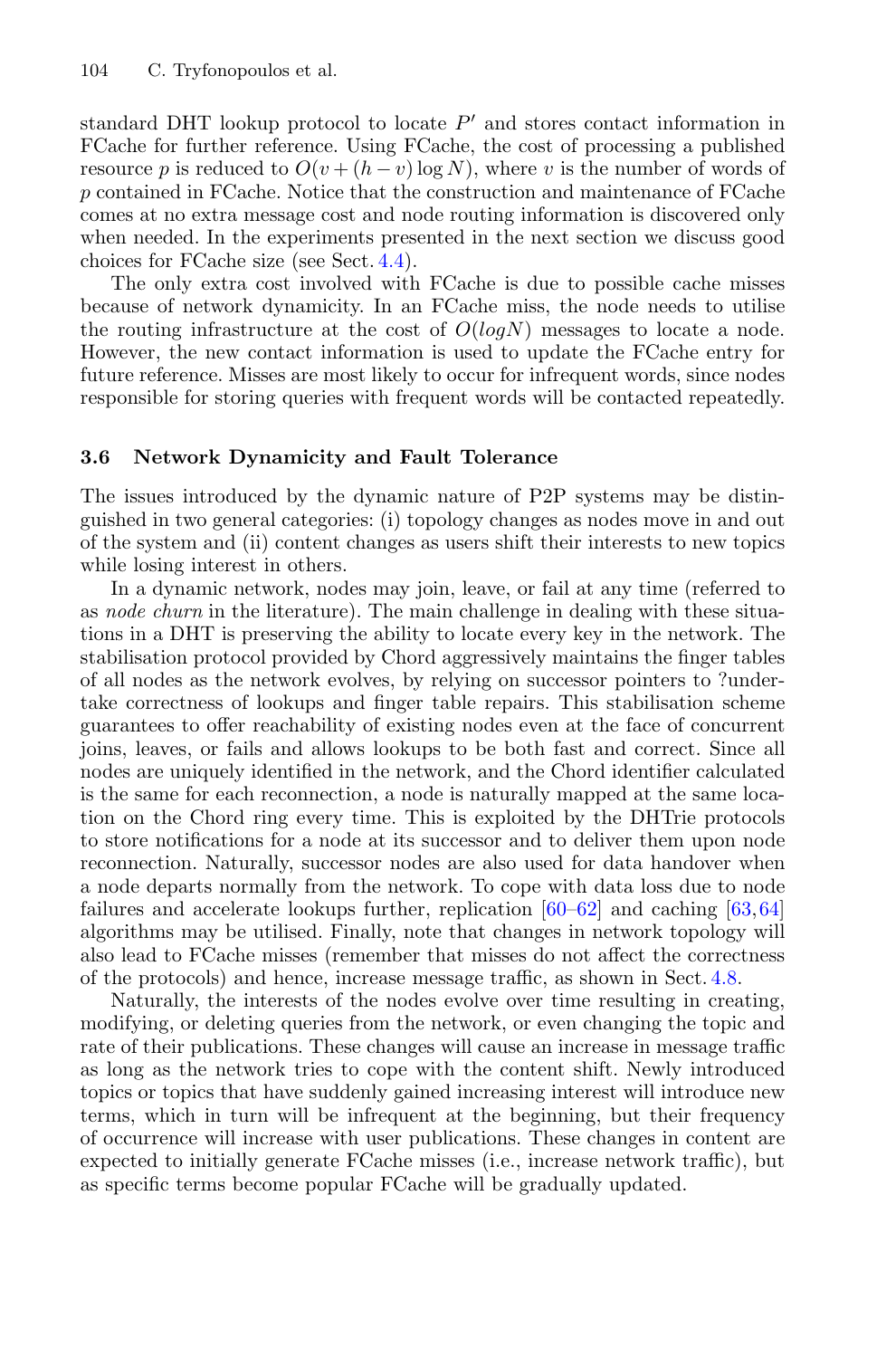<span id="page-14-1"></span>

| Description                                                                  | NN corpus          | DBP corpus            |
|------------------------------------------------------------------------------|--------------------|-----------------------|
| Collection size compressed (uncompressed) 99.6 MB (346.2 GB) 548.8 MB (2 GB) |                    |                       |
| Number of documents                                                          | 10,426             | 3,144,265             |
| Document vocabulary size in words                                            | 379,484            | 2,902,491             |
| Maximum document size in words (KB)                                          | 104,500 (595.5 KB) | 15,815 (150.3 KB)     |
| Minimum document size in words (KB)                                          | 26 (0.2 KB)        | $1(0.002 \text{ KB})$ |
| Average document size in words (KB)                                          | 5,415 (32.9 KB)    | 91(0.5KB)             |

**Table 1.** Some key characteristics of the two corpora used for the evaluation

# <span id="page-14-0"></span>**4 Experimental Evaluation**

To carry out the experimental evaluation of the protocols described in the previous section, we needed metadata for incoming resources, as well as user queries. For the model AWPS considered in this work there are various document sources that one could consider: TREC corpora, metadata for papers on various publisher Web sites (e.g., ACM or IEEE), electronic newspaper articles, articles from news alerts on the Web [\(http://www.cnn.com/EMAIL\)](http://www.cnn.com/EMAIL), and others. However, it is rather difficult to find user queries except by obtaining proprietary data (e.g., from CNN's news or Springer's journal alert system). Additionally, notice that using query logs of one-time queries as continuous queries does not create realistic query databases. One-time queries are in general short and focused, as they express one-time information needs, while continuous queries tend to be longer, more complex and more general, in order to satisfy long-term information needs.

### **4.1 Experimental Setup**

In this section, we describe the document and query sets used to evaluate our methods, and present the performance criteria and setup of our evaluation.

**Document Corpora.** For our experiments, we used two sets of real-life documents and queries. The first set is composed of 10,426 documents downloaded from CiteSeer [\(http://citeseer.ist.psu.edu\)](http://citeseer.ist.psu.edu), originally compiled in [\[65](#page-31-7)], and used also in [\[10](#page-28-7)[,52](#page-30-12),[57\]](#page-31-0). These documents are research papers in the area of Neural Networks; we will refer to them as the *NN corpus*. To assess the generality of our approach, we have also conducted experiments with a larger and more varied corpus. The dbpedia [\(http://dbpedia.org\)](http://dbpedia.org) corpus –we will refer to it as *DBP corpus*– consists of more than 3 million documents that are extended abstracts from the Wikipedia website. The DBP corpus was chosen due to its differences to the NN corpus (smaller average document size, larger diversity in topics, wider vocabulary) and is used to demonstrate the performance of our protocols under a different setting. Table [1](#page-14-1) summarises some key characteristics of the two corpora used in the evaluation.

All the experiments shown in this section were carried out using both document corpora. However, due to space considerations we report graphs for both corpora only when there exists a notable difference between the two experiments.

**Query Sets.** Since no database of continuous queries was available to us, we used two different methodologies to create continuous queries under model AWPS.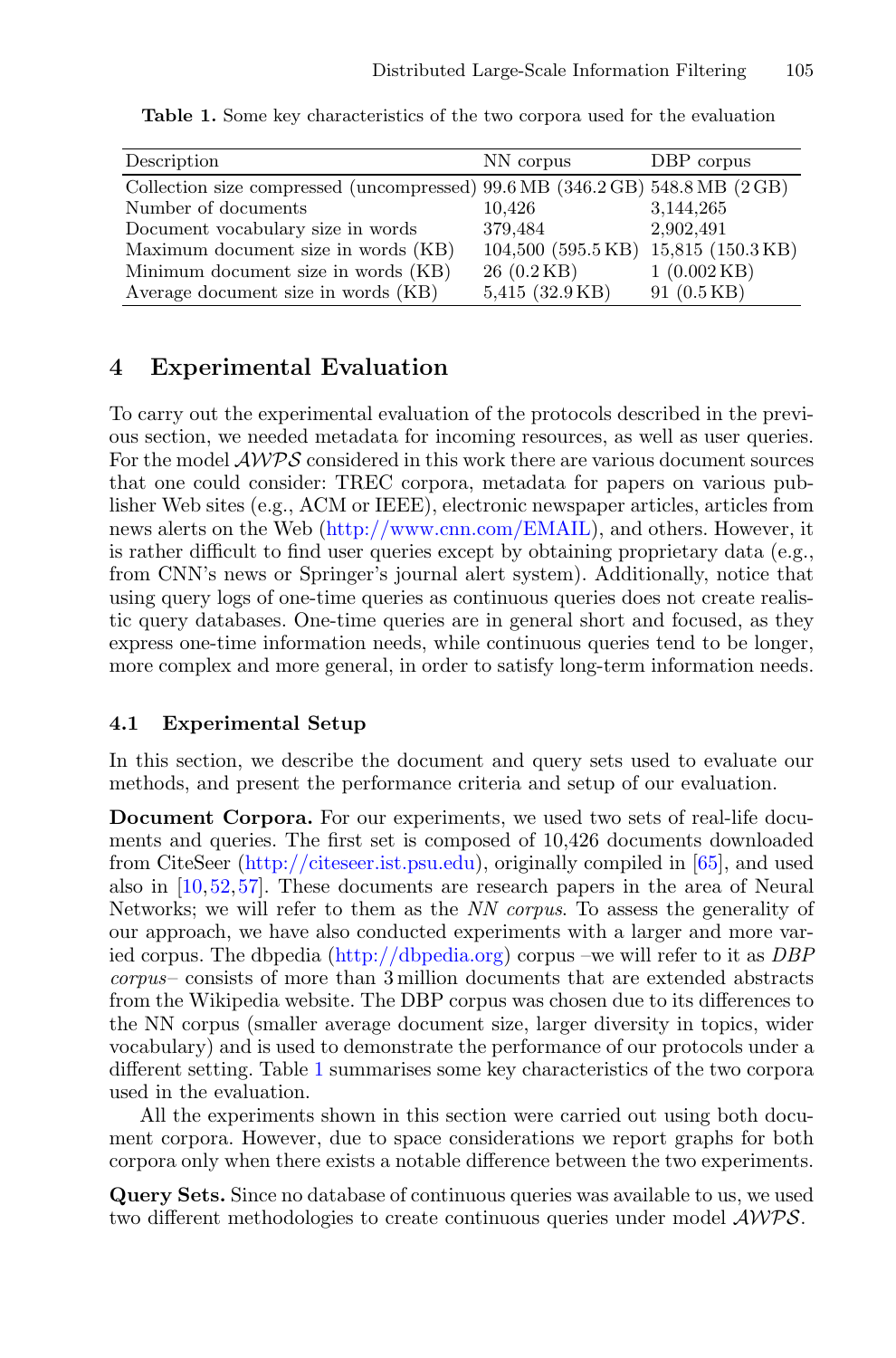The queries for the NN corpus are synthetically generated and consist of two parts: (i) a Boolean part containing atomic Boolean queries of the form  $A \sqsupset wp$ and (ii) a VSM part containing atomic queries of the form  $A \sim_k s$ , where s is a text value. We set  $A$  to be TITLE, AUTHORS, ABSTRACT, or BODY with some probability. Subsequently, each atomic Boolean query of the form  $A \sqsupset wp$ is generated using *words* and *technical terms* extracted automatically from the NN corpus using the C-value/NC-value approach of [\[66\]](#page-31-8). For more details of the methodology the interested reader can refer to  $[10, 52, 57]$  $[10, 52, 57]$  $[10, 52, 57]$  $[10, 52, 57]$ . An example of a user query created synthetically from the methodology briefly sketched above is:

$$
(\text{AUTHOR} \sqsupseteq \text{Darwen}) \land
$$
  

$$
(\text{TITLE} \sqsupseteq \text{implementation} \land (\text{RBF} \prec_{[0,3]} \text{networks})) \land
$$

ABSTRACT  $~\sim_{0.6}$  "Most work on the evolutionary approach to the iterated ..."

Since there is no publicly available database of continuous queries for the DBP corpus, we used  $20.2$  million Wikipedia article titles and categories (modified appropriately to fit our query language) as user queries. Each title or category represents one continuous query  $q$  that contains either a Boolean or a VSM part. For the case of the DBP corpus, we avoided synthetic creation of more complex queries (as done before for the case of the NN corpus) in order to demonstrate the performance of our methods under a different query setting.

**Setup.** We have implemented and experimented with eight variations of the DHTrie protocols: the iterative method  $It$ , the recursive method  $Re$ , the hybrid method  $fixHy$ , and the continuous splitting method  $Spl$ , which do not employ an FCache, and their counterparts that utilise an FCache (ItC, ReC,  $fixHyC$ , and SplC respectively). The experiments with both corpora were conducted using the same machinery to enable the comparison across the different settings. All the methods and the DHTrie simulator were implemented in  $C/C++$ .

To carry out each experiment described in this section, we execute the following steps. Initially the network is set up by assigning keys to nodes. These keys are calculated using the SHA-1 cryptographic hash function and randomly created IP addresses and ports. After the network set up, we create 5M user queries and distribute them among the nodes using the protocol described in Sect. [3.1.](#page-5-1) According to the publication protocol, the number of posted queries does not affect the cost for publishing a document in the network; it only affects the matching time for the local filtering algorithms and the number of matching notifications produced (i.e., the higher the number of posted queries is, the higher the number of matching notifications produced). Table [2](#page-16-0) summarises the parameters and the baseline values used for the experiments.

**Evaluation Metrics.** We are mainly interested in the performance of the eight different protocols in terms of *network traffic* and *latency* to publish a document or subscribe a query. To measure network traffic, we publish the corpus documents at different nodes and record the network activity. In our network, we can distinguish between two types of messages: messages sent through the DHT infrastructure and messages sent to a node using directly its IP address (FCache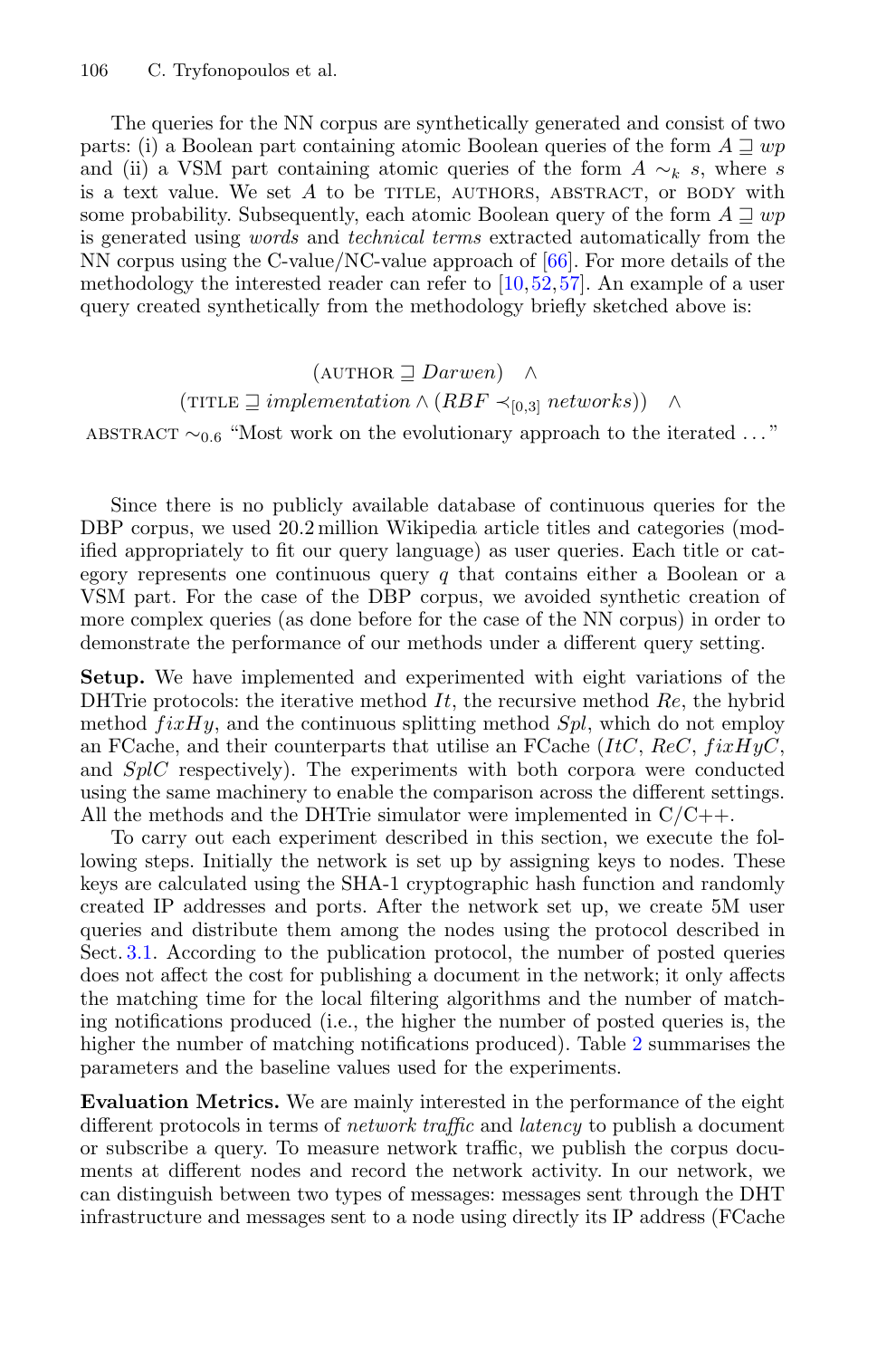| Parameter      | Description                                    | Baseline value           |
|----------------|------------------------------------------------|--------------------------|
| $\overline{N}$ | $#$ of nodes in the system                     | $10 K - 100 K$           |
| Q              | $#$ of queries assigned to nodes               | 5 M                      |
| $C_s$          | $\#$ of entries in FCache                      | 30 K                     |
| $C_t$          | $\#$ of publications used to train FCache      | $10\,\mathrm{K}$         |
| W              | Average $\#$ of words per published document   | 5415 (NN), 91 (DBP)      |
| SF             | Split factor (used for load balancing)         | 1, 10, 20, 30            |
| T              | Split threshold (used for load balancing)      | 10                       |
| $\sigma$       | Size of recipients list $(fixHy$ method)       | $50 \ (NN), 10 \ (DBP))$ |
| $\pi$          | Percentage of recipients list $(perHy$ method) | $4\%$                    |

<span id="page-16-0"></span>**Table 2.** Parameters varied in experiments, their descriptions, and their baseline values

messages). In our experiments, we record and present the effects of both types of messages. Latency is measured in number of hops as follows. For each message (either publication or subscription) initiated by node  $P$ , we record the longest chain of messages needed until the message reaches all the intended recipients.

#### **4.2 Varying the Type of Queries**

The first set of experiments investigates the cost of indexing a query in the network. For this setup we used two types of queries: (i) queries including only vector space atomic parts and (ii) queries with both Boolean and vector space parts. Indexing the second type of queries is the same as indexing queries with Boolean atomic parts only (see Sect. [3.1\)](#page-5-1).

Each bar in Fig. [3](#page-17-0) shows the average message traffic recorded when indexing 500 K queries of each type in a network of 50 K nodes for both corpora. The most important observation in these graphs is that, regardless of the protocol and corpus applied on, vector space queries are more expensive to index than Boolean or mixed type queries. This happens because vector space queries are indexed at all nodes responsible for the distinct words in the query, contrary to other query types that are indexed under only one node (see Sect. [3.1\)](#page-5-1). Notice the important role of FCache, the use of which manages the forwarding to the intended recipients of more than 1/3 of the total network traffic, thus relieving the DHT infrastructure of substantial messaging effort. It is clear that ReC and  $fixHyC$  are the best performing protocols for vector space query indexing in terms of message traffic. The difference in the message traffic induced by the queries of the two corpora is attributed to the different query lengths.

Figure [4](#page-17-1) presents the publication latency achieved by all our protocols when indexing  $500 \text{ K}$  (vector space or mixed) queries in a network of  $50 \text{ K}$  or  $100 \text{ K}$ nodes for both corpora. As we can see in this figure, latency in the indexing of Boolean or mixed type queries is invariant since they are indexed under only one node. For the vector space queries however, one important observation is the low latency of the iterative and the continuous splitting methods, and the high latency of the recursive ones. This is due to the routing infrastructure used and the specifics of each method. The iterative methods use a single lookup message for each one of the intended recipients of the query, thus parallelising the subscription process. The continuous splitting methods split the recipient lists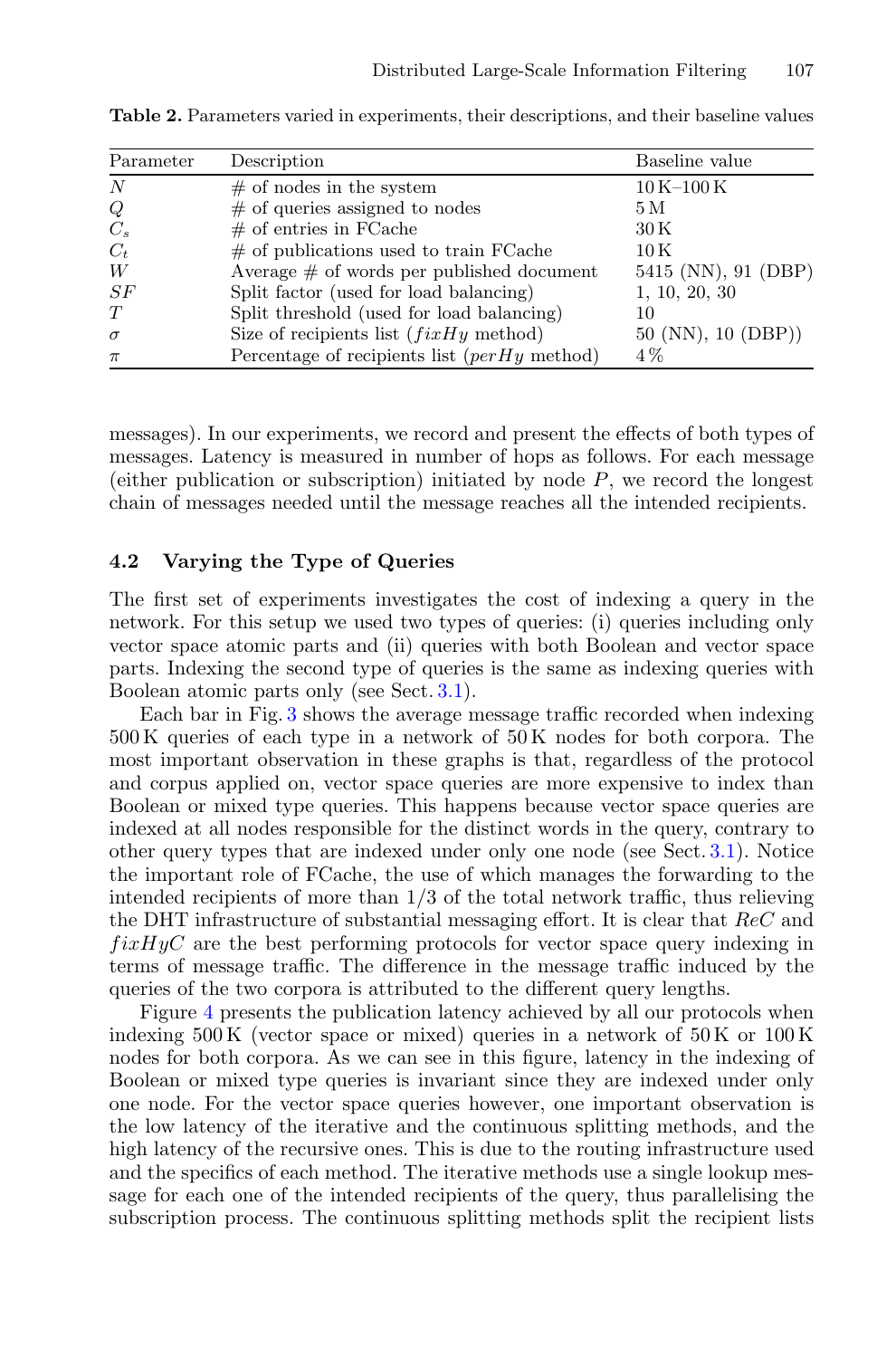

**Fig. 3.** Message traffic for indexing a query in the network

<span id="page-17-0"></span>

**Fig. 4.** Latency for indexing a query in the network

<span id="page-17-1"></span>and adapt the subscription process to the finger tables of the forwarding nodes. On the other hand, the recursive method uses long recipients lists and contacts them in a recursive way, thus increasing subscription latency. Additionally, protocol  $fixHy$  seems to behave similarly to  $Re$  in terms of latency, which is explained by the fact that in this experiment the two protocols have roughly the same size of recipients lists. This happens because  $Re$  creates small recipients lists (due to the size of the query) and thus, the size of the list is similar to the size we use for protocol  $fixHy$ . FCache, similarly to message traffic, plays an important role by reducing latency (up to  $60\%$ ) for all the protocols.

### **4.3 Varying Network Size**

Although query indexing performance is important, in an IF scenario resource publication is the time critical component. This second set of experiments targets the performance of the protocols in terms of message traffic and publication latency for different network sizes. In this experiment, we randomly selected 100 documents from the NN and the DBP corpus and used them as publications by randomly assigning each one to a different publisher node for each of the 10 dif-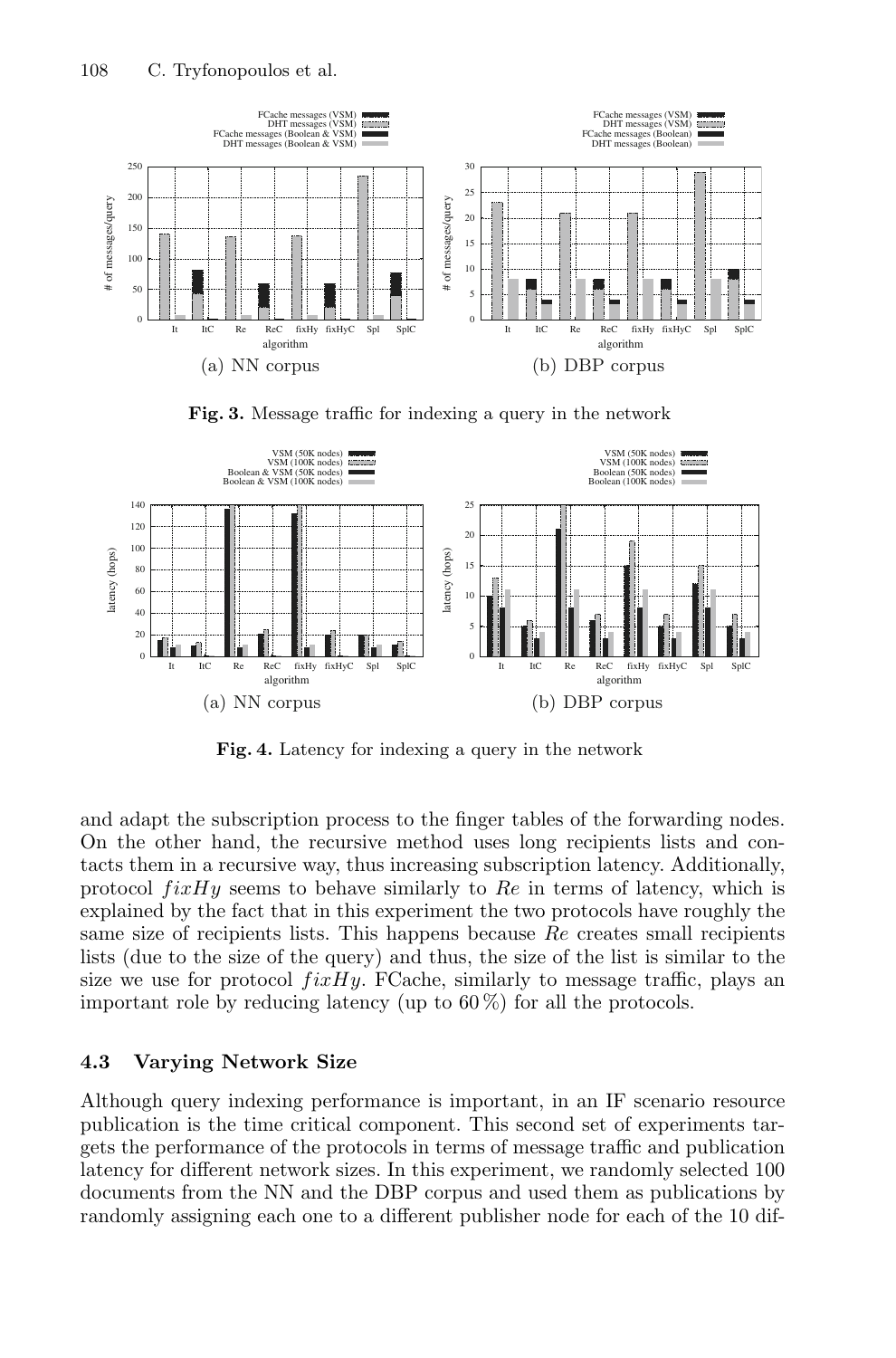

<span id="page-18-0"></span>**Fig. 5.** Message traffic for various network sizes

ferent runs used for averaging measurements. Having published the documents, we recorded the total number of DHTrie messages generated by the network in order to match these documents against the indexed user queries.

In Fig. [5,](#page-18-0) the performance of the protocols in terms of DHTrie messages/ document for both corpora is shown. The main observation is that the number of messages generated by all protocols grows at a logarithmic scale mainly due to the routing infrastructure used. A second observation emerging from the graph is the effectiveness of the FCache independently of the message routing protocol used and the corpus it is applied at. The use of FCache results in the reduction of messages sent using the routing infrastructure by more than 6 times for NN corpus (resp. 7 times for the DBP corpus) in the recursive, the hybrid and the continuous splitting method, and by 8 times for the NN corpus (resp. 4 times for the DBP) in the iterative method. Notice that the improvement in the performance of the protocols when using the FCache is slightly lower for the DBP corpus (compared to the NN corpus) due to the significantly smaller document size and the wider vocabulary (because of lower FCache utilisation and thus higher DHT traffic). Finally, notice that the number of DHT messages needed to index a document from the DBP corpus is significantly lower than that of the NN corpus, due to the significantly smaller average document size.

In Fig. [6,](#page-19-1) the performance of the different protocols in terms of publication latency for both corpora is shown. Similarly to the previous set of experiments, low latency is observed when using the iterative or the continuous splitting methods, whereas high latency is caused by the recursive ones. The use of the FCache reduces publication latency for both corpora by shortening the intended recipients lists of  $ReC$  and  $fixHyC$ . Additionally, it is worth pointing out that the smaller document size of the DBP corpus results in lower publication latency compared to that of the NN corpus, due to the smaller recipients lists.

Finally, in our measurements (graph not shown due to space reasons) the lowest processing cost per document for a network size of 100 K nodes for the NN corpus (resp. DBP corpus) is presented for method ReC with about 1,300 (resp. 42) messages in total, with about 65 % of them being FCache messages, as opposed to 40 % for method  $SpIC$ , and 55 % for method ItC for both corpora.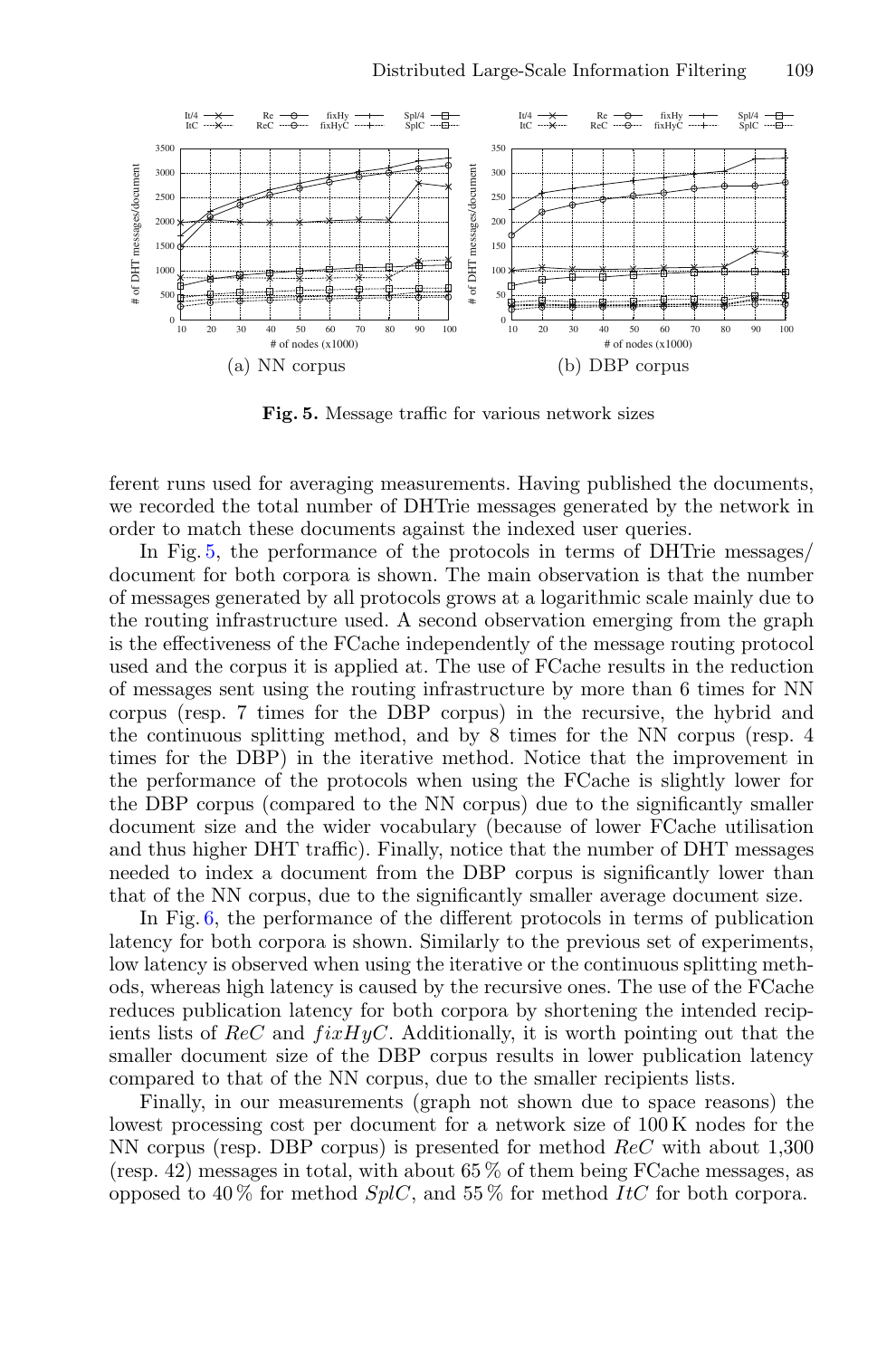

<span id="page-19-1"></span>**Fig. 6.** Latency for various network sizes



<span id="page-19-2"></span>**Fig. 7.** Message traffic for different FCache sizes

### <span id="page-19-0"></span>**4.4 Varying the FCache Size**

The third set of experiments targeted the performance of the protocols under different FCache sizes, and studied the effect of FCache in message traffic and publication latency. Initially, we used (a part of) the document corpora as training sets for populating the FCache of the different nodes; a randomly chosen node P publishes 10 K documents and populates its FCache with the IP addresses of the nodes that are responsible for the most frequent words contained in the published documents. Then, another 100 documents are published by  $P$  and the size of the FCache is limited to different values. Subsequently, the total number of messages used to match these documents against the stored user queries is recorded and averaged over 10 runs with different nodes. Figure [7](#page-19-2) shows the messages traffic per document for the two corpora as the size of the FCache grows.

As shown in Fig. [7,](#page-19-2) the number of messages sent using the DHTrie routing infrastructure reduces quickly for both corpora as the size of FCache increases, and the decrease rate depends on FCache size due to the skewness in the corpus vocabulary. This results in reaching an FCache size after which no significant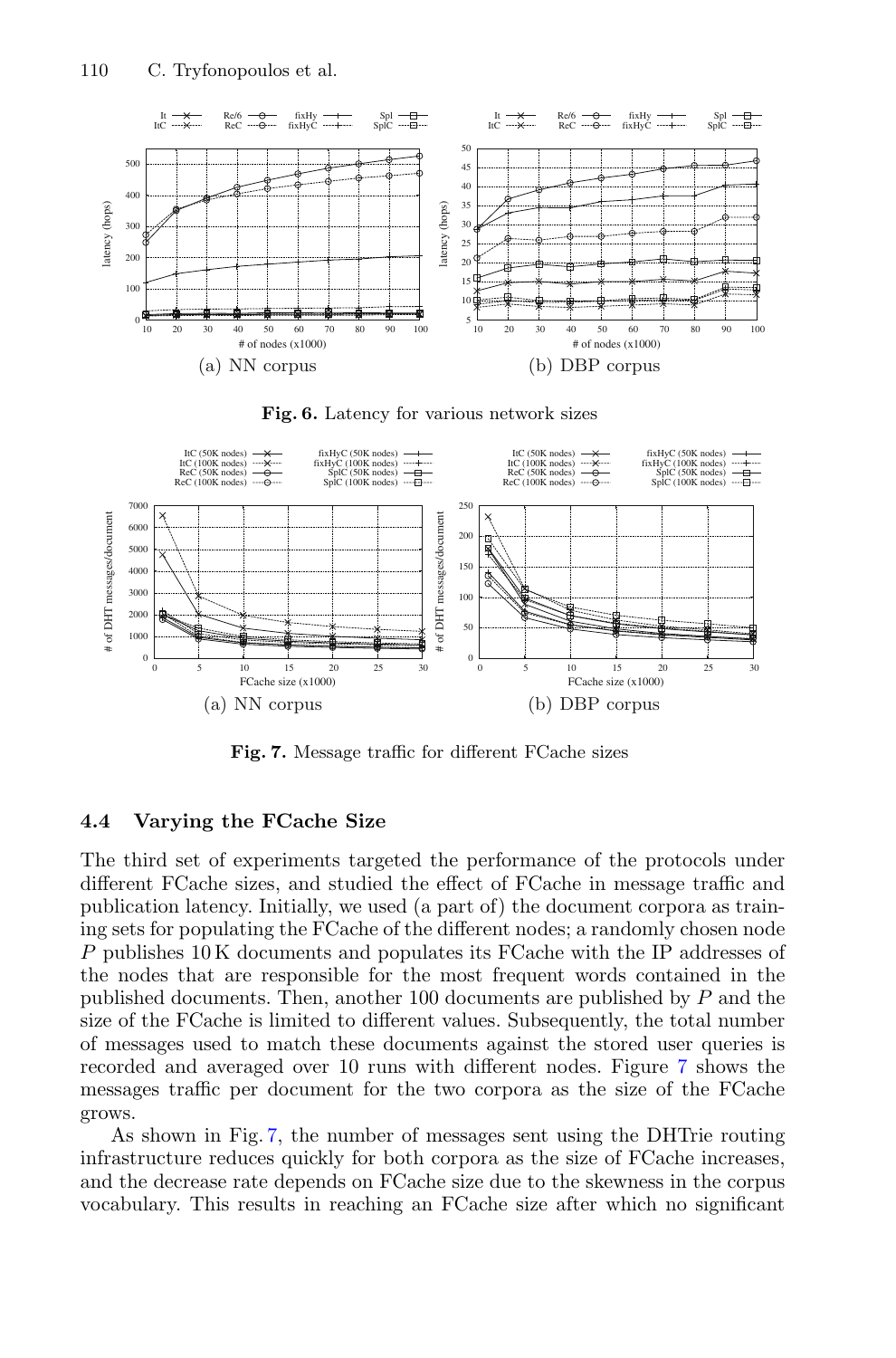

<span id="page-20-0"></span>**Fig. 8.** Latency for different FCache sizes

effect is observed in message traffic reduction (around 30 K entries, the rightmost point on the x-axis). Additionally, the reduction factor for all methods and for both corpora is similar:  $40-50\%$  (resp.  $10-15\%$ ) reduction in message costs depending on the method for small (resp. large) FCache sizes. Notice also that for protocols  $ReC$ ,  $H\psi C$ , and  $S\psi C$  the performance of FCache remains almost constant for different network sizes, whereas for protocol  $\textit{ItC}$  50 % more DHTrie messages/document are needed for an 100 % increase in network size. Finally, notice that the number of DHT messages needed to index a document from the DBP corpus is significantly lower than that of the NN corpus due to the significant difference in average document size.

In Fig. [8,](#page-20-0) we show the publication latency for the different protocols and the way it is affected by the variation of the FCache size. As expected, the reduction in the latency for all the protocols is lower as the FCache size increases due to the skewness of the vocabulary entries used for populating the FCache. Additionally, not all protocols are affected in the same way from FCache increase in size. ItC and SplC remain relatively unaffected for both corpora by the increase both in FCache size and in network size, something that is also verified from the graphs of the previous section. This is due to the routing infrastructure and the parallel way of publishing the incoming documents. Contrary, protocols ReC and  $fixHyC$  seem to perform better when the size of the FCache increases, since this causes reduction in the size of recipients lists. Moreover, the reduction factor across corpora is similar: low for methods  $ItC$  and  $SplC$ , while it reaches  $35-45\%$  (resp.  $5-15\%$ ) for small (resp. large) FCache sizes for methods  $Rec$ and  $fixH\mathit{yC}$ . Finally, FCache is equally utilised by all methods (graph omitted due to space reasons), as the number of FCache messages/document is similar for all methods and reaches up to 900 (resp. 19) FCache messages/document for the NN corpus (resp. DBP corpus) for 30 K entries.

### **4.5 Effect of FCache Training**

In this set of experiments, we measure the effect of FCache training on message cost and publication latency in the NN corpus (results for the DBP corpus are similar and are omitted due to space reasons). To do so, we randomly selected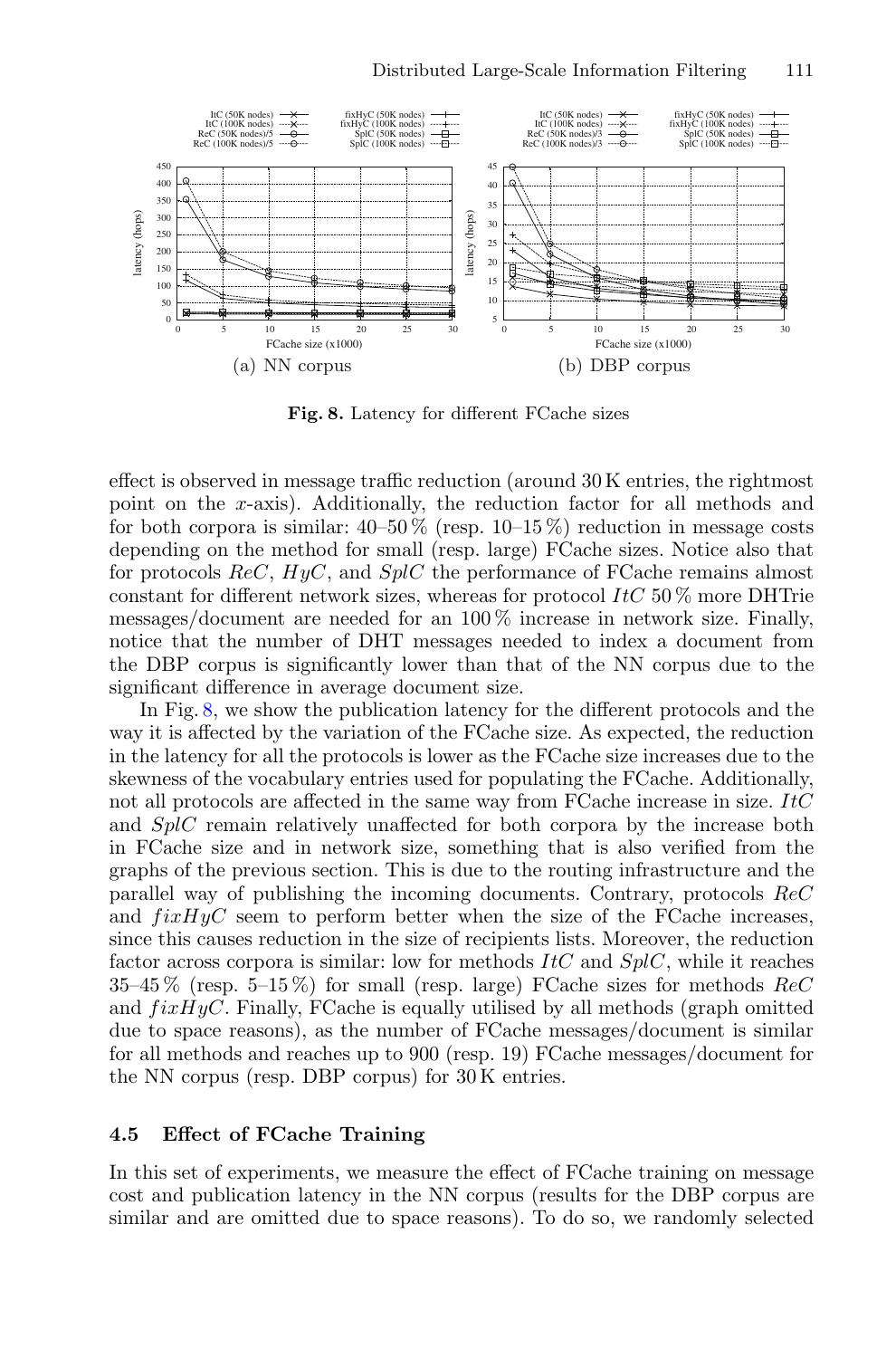

**Fig. 9.** Performance for different levels of FCache training

<span id="page-21-0"></span>a node P and trained its FCache with a varying number of documents. In this way, the node was able to collect statistics about frequent words used in document publications and populate its FCache with pointers to frequently contacted nodes. Subsequently, we published 100 documents to  $P$  and recorded the average message cost and publication latency. The results shown in Fig. [9](#page-21-0) are averaged over 100 runs for different nodes to eliminate network topology effects.

Figure  $9(a)$  $9(a)$  shows that the performance of all protocols improves as more documents get published. Methods  $ReC$  and  $fixH\nu C$  are less sensitive in this parameter, as the difference in the number of messages observed is about 100 messages for 50 times more documents (the leftmost and rightmost point in the x-axis). Additionally,  $Rec$  and  $SplC$  show less sensitivity with respect to the network size, contrary to  $ItC$  that needs about 50 % more messages. Finally, all methods show a similar behaviour for the two network sizes tested.

Figure [9\(](#page-21-0)b) shows the effect of the number of publications in latency. We observe that method  $ReC$  is the most affected by the training level of the FCache, as it is heavily dependent on the FCache information to reduce long recipients lists. Method  $fixH\psi C$  is less affected as it produces shorter recipient lists than  $Rec$ , while methods  $SplC$  and  $ItC$  remain unaffected due to the protocol design. Additionally, all methods present a slight increase in message traffic when doubling the network size due to the logarithmic routing.

Finally, the number of FCache hits for the NN corpus (resp. DBP corpus) and for all methods is between 830 and 875 (resp. 12 and 20) messages/document for a network of 50 K nodes. This shows that FCache hits are only affected by the size and skewness of the published data, not by the protocol used.

#### **4.6 Varying the Document Size**

Document (i.e., publication) size is an important parameter in the performance of our protocols. This set of experiments targeted the performance of the protocols under various document sizes. Due to space reasons we show only the experiments on the NN corpus that has a larger variation in document size. The findings for the DBP corpus are briefly summarised in the text and are in line with the ones presented here. Figure [10](#page-22-0) shows the message cost and latency for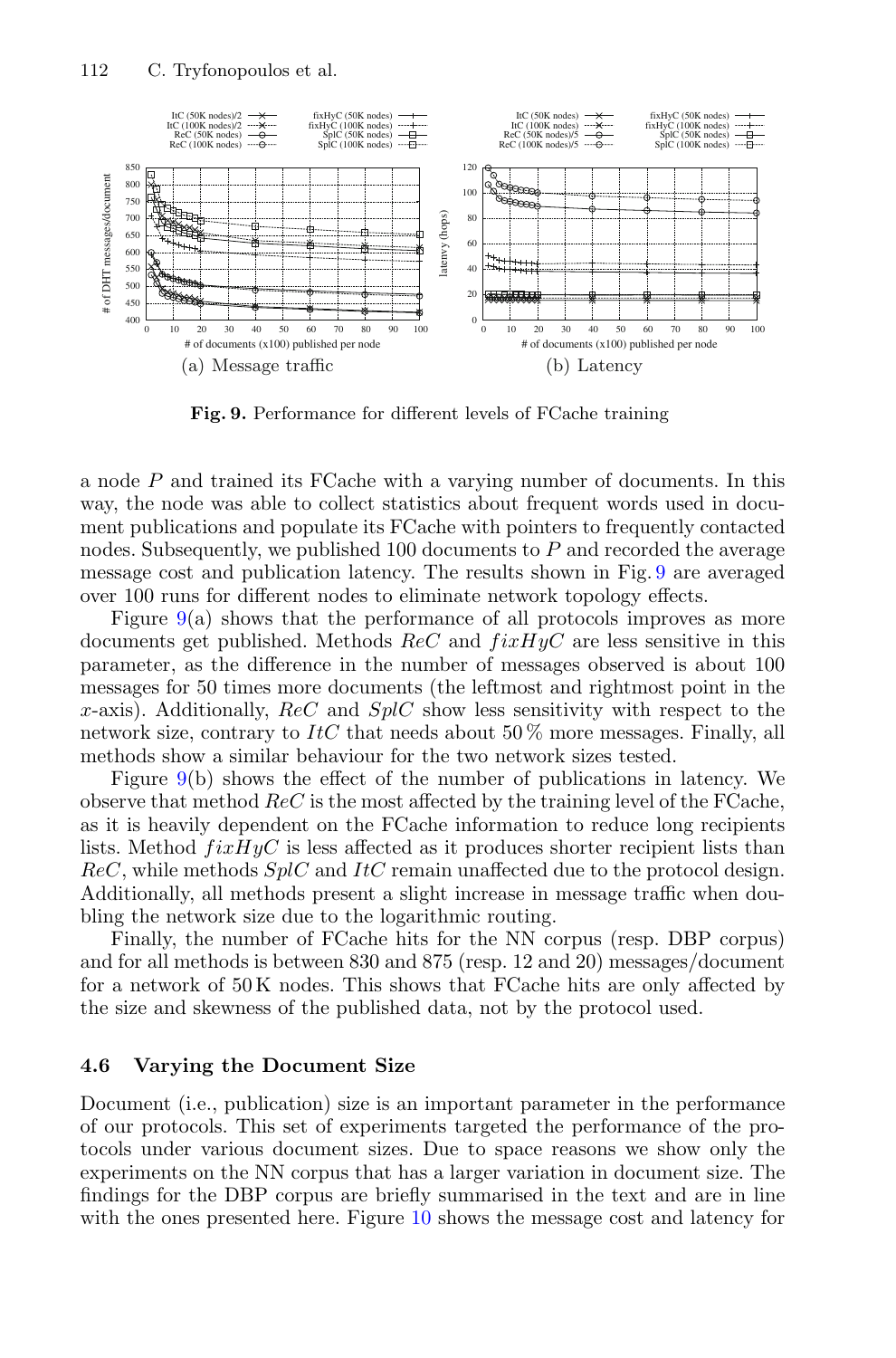

<span id="page-22-0"></span>**Fig. 10.** Performance for documents of different size

publishing documents of varying size for all protocols. Each bar is an average of the message cost and latency (appropriately truncated to show the best performing methods) for 100 documents, published by 1,000 different nodes (in a network of 50 K nodes in total) to normalise network topology effects.

Figure  $10(a)$  $10(a)$  shows that for small documents, methods Re,  $fixHy$ , and Spl achieve 50 % less message traffic than It, while all FCache variations of the protocols perform similarly. This happens because in smaller documents there will be less infrequent words that may result in FCache misses. However, as document size increases the importance of the message forwarding method is more obvious (i.e., notice that  $ReC$  is able to process documents of 21 K words by using only 1,000 messages). Note also that although protocols  $ReC$ ,  $fixHyC$ , and SplC perform similarly in terms of message traffic, as discussed later in this section,  $SplC$  handles latency better than its counterparts. Our findings for the DBP corpus are similar, but, since the average document size is significantly smaller, message traffic is about 10 times lower (see also Fig. [5\)](#page-18-0).

Figure [10\(](#page-22-0)b) shows how document size affects latency for the different protocols. The most important observation is the inefficient performance of the Re and ReC protocols (notice that measurements are reduced by a factor of 10 for readability), which shows the dependence of both methods on document size (that increases the size of recipients lists). Contrary, the rest of the protocols are insensitive to document size, for different reasons each: It and  $ItC$  because of the lack of recipient lists,  $fixHy$  and  $fixHyC$  because of document size-independent recipient lists, and Spc and SplC because of the adaptivity of the forwarding process. The measurements for the DBP corpus showed a similar behaviour for all methods due to the small average document size and thus recipient list size.

We also examined the relative increase in message traffic and latency for three groups of documents,  $D_1$ ,  $D_2$ , and  $D_3$ , where  $D_2$  is 3 times larger and  $D_3$ is 14 times larger on average than  $D_1$ . Initially, 100 random nodes were chosen to publish documents from group  $D_1$ , and the message traffic and latency were recorded. Then, the other two document groups were published in the same way, and the measurements were recorded and compared to those of group  $D_1$ . Figure [11](#page-23-0) shows the factor of increase in message traffic and latency for each protocol when publishing the two different groups of documents. Our findings on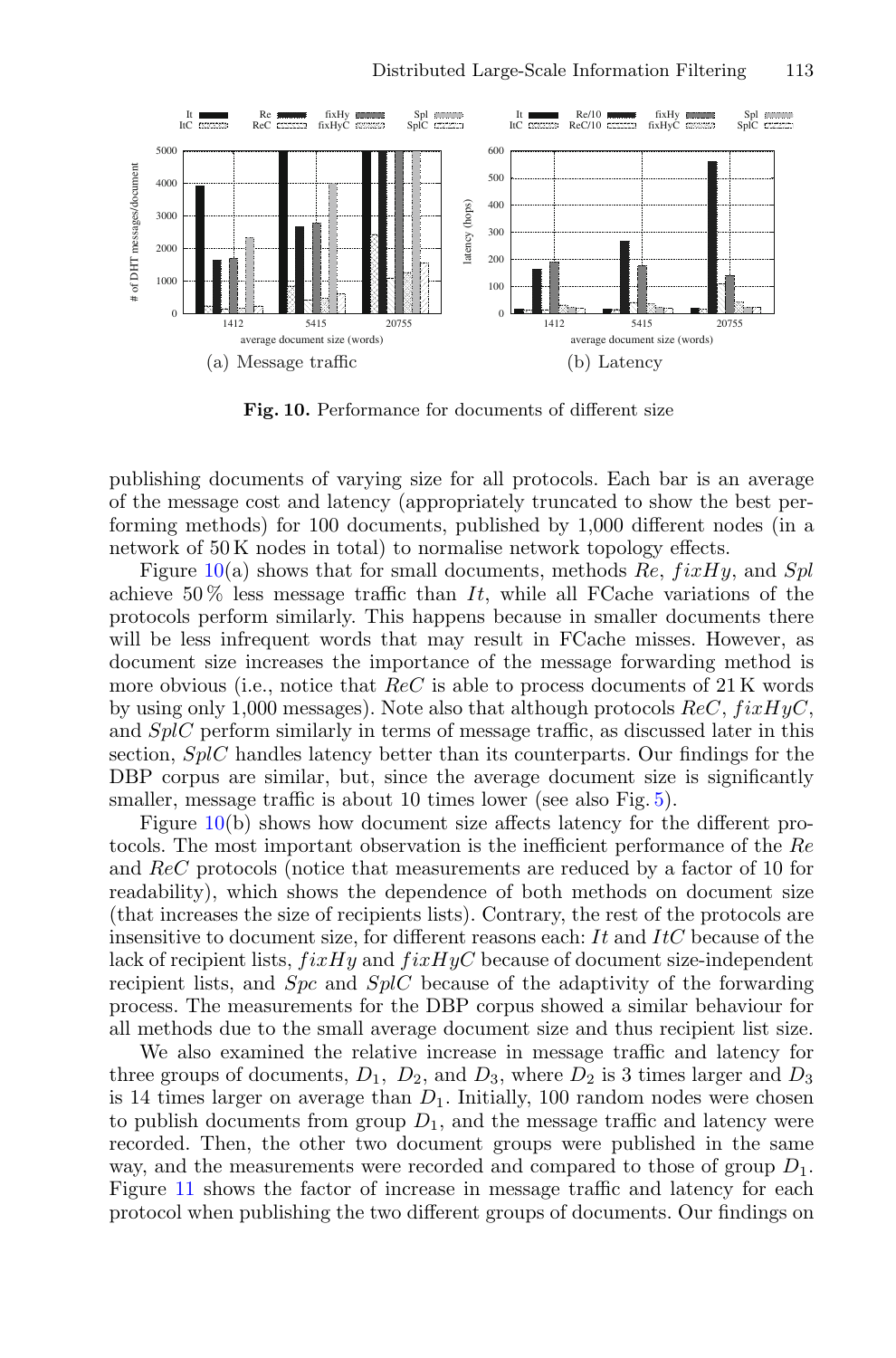

<span id="page-23-0"></span>**Fig. 11.** Increase rate for different document sizes



**Fig. 12.** Performance when varying  $\sigma$  (fixHy) and  $\pi$  (perHy)

<span id="page-23-1"></span>the sensitivity of the methods to document size are aligned with those of Fig. [10:](#page-22-0) in terms of message traffic ReC,  $fixHyC$ , and  $SplC$  show low sensitivity to document size, while in terms of latency Re and ReC are highly sensitive.

#### **4.7 Comparison of the Hybrid Methods**

This set of experiments aims at comparing message overhead and publication latency of the hybrid method variants by examining the correlations between the parameters  $\sigma$  and  $\pi$  of methods  $fixHy$  and  $perHy$ , and the performance of the parameterless method  $medHy.$  Figure [12](#page-23-1) demonstrates the performance of the  $fixHy$  and  $perHy$  methods for two different network sizes (50 K and 100 K nodes). Each point is averaged over 10 runs, and 100 NN corpus documents, randomly assigned to publisher nodes, were used as incoming publications. The findings for the DBP corpus are similar and are omitted for space reasons.

Figure [12\(](#page-23-1)a) shows the average number of DHT messages needed to publish a large document as the desired recipient list size increases for the hybrid methods. To interpret the results of this graph the reader is reminded that the hybrid protocols try to combine the iterative and recursive protocols: the shorter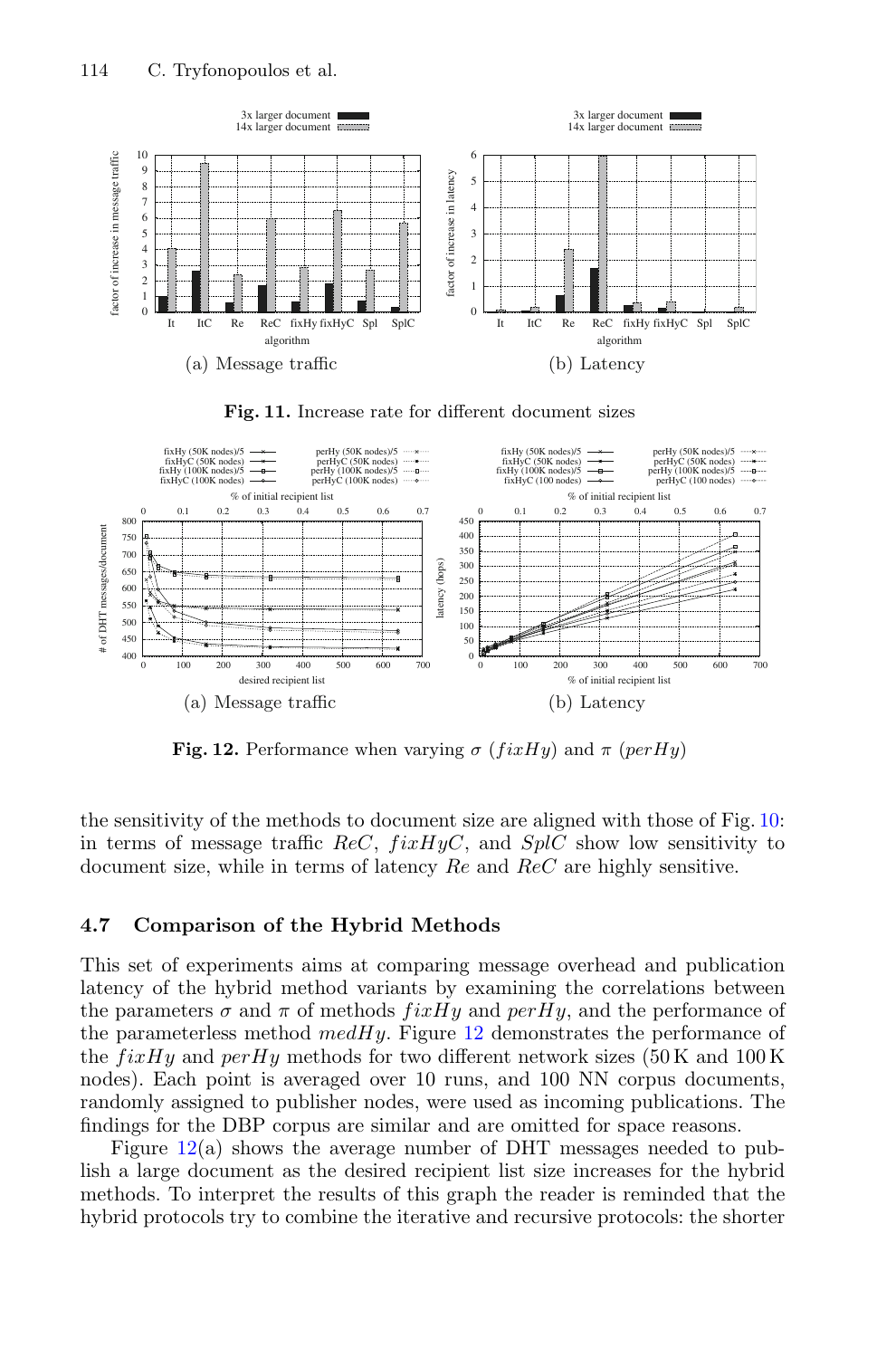

**Fig. 13.** Performance of the hybrid methods for various network sizes

<span id="page-24-1"></span>the recipients list size is, the closer the protocol is to the iterative counterpart (notice network traffic reduction as the recipient list size increases). Additionally, FCache reduces network traffic and the effect of network size significantly, while making the methods less sensitive to parameter changes. Finally, notice that although the splitting of the recipients list is performed in a different way by  $fixHy$  and  $perHy$ , parameters  $\sigma$  and  $\pi$  have a similar effect since they relate through the average publication size (i.e., it is possible to adjust  $\pi$  so that in the average case it will split the message in pieces of average size  $\sigma$ ). Notice however, that  $\pi$  is easier to set than  $\sigma$  as it does not require any knowledge on the specifics of the published documents.

Publication latency is linear to the increase in the recipient list size (Fig. [12\(](#page-23-1)b)) for both methods, while FCache manages to keep latency low.

Finally in Fig.  $13(a)$  $13(a)$  and (b), we demonstrate message traffic and latency for all hybrid variations. Message traffic for all methods grows logarithmically due to the routing infrastructure, while the introduction of FCache results in a significant decrement in message traffic. As the  $medHy$  method is by design aimed towards optimising latency (due to the way of splitting recipients lists),  $fixH\mathit{uC}$ and perHyC have also been set with latency in mind ( $\sigma = 50$ ,  $\pi = 0.04$ ) for comparison reasons. Finally, notice that the  $fixHy$  and  $perHy$  methods perform similarly in terms of message traffic, but differ in latency, which demonstrates the importance of optimising this tradeoff and constituted the main driver for the introduction of Spl and SplC methods.

### <span id="page-24-0"></span>**4.8 Effect of Node Churn**

In this section, we target the performance of the protocols in terms of message traffic and publication latency under node churn by introducing a short life span for a varying percentage of nodes in the network.

In Fig. [14,](#page-25-1) our measurements show that when  $5\%$  of the nodes are off-line during a lookup, the message cost increase is no more than 8 % for the NN corpus (12 % for the DBP corpus), showing that FCache is able to cope up with misses. On the other hand, when 30 % of the nodes are off-line, the message cost increases significantly for both corpora, since for each FCache miss several DHT messages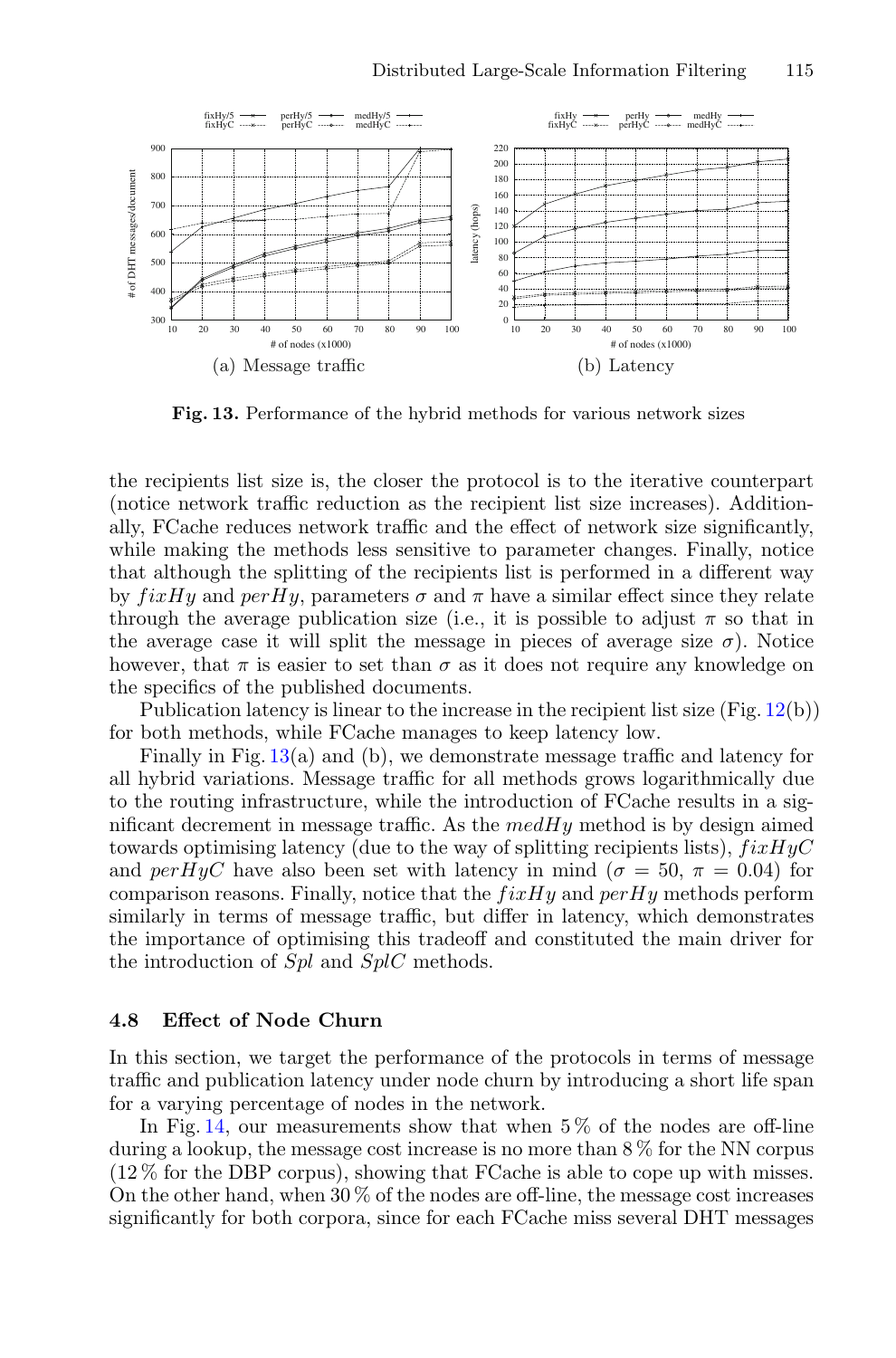

**Fig. 14.** Message traffic and latency for 100 K nodes under churn

<span id="page-25-1"></span>have to be issued. Remember though, that FCache misses affect only network traffic and not the correctness of the protocols. Additionally, all methods, apart from  $Rec$  (that packs messages together and increases the recipients list size), present a good overall performance in terms of latency.

To deal with node failures for methods that do not rely on FCache (i.e., It, Re,  $fixHy$ , and  $Spl$ ) we reside on DHT mechanisms, which can guarantee correctness of lookups and finger table repairs. All measurements for node churn in Chord [\[56\]](#page-30-16) carry over to our setting; for more details the reader is referred to [\[56](#page-30-16)] due to space reasons.

### <span id="page-25-0"></span>**4.9 Skewed Data Distributions and Load Balancing**

In typical IR scenarios the word distributions associated with documents and queries are typically skewed. In a pub/sub setting, *load balancing* becomes a key issue when trying to partition the query space among the different nodes of a DHT. We can distinguish three types of node load: *query load* (i.e., the number of queries stored at a node), *routing load* (i.e., the number of messages a node forwards due to the protocols), and *filtering load* (i.e., the number of publications a node has to filter against the stored queries).

**Balancing the Filtering Load.** In the DHT literature, work on load balancing has concentrated on two particular problems: (i) *address-space load balancing* concerning how to partition the address-space of a DHT "evenly" among keys; it is typically solved by relying on consistent hashing and constructions such as virtual servers [\[8\]](#page-28-5) or potential nodes [\[67\]](#page-31-9) and (ii) *item load balancing* addressing how to balance load in the presence of data items with arbitrary load distributions [\[67,](#page-31-9)[68](#page-31-10)] as in our case.

We have implemented and evaluated a simple algorithm based on the wellknown concept of *load-shedding* (LS), where an overloaded node attempts to offload work to less loaded nodes. Once a node P understands that it has become overloaded, it chooses the most frequent word  $w$  it is responsible for and a small integer  $k$ . Then  $P$  contacts the nodes responsible for words  $wj$  for all j,  $1 \leq j \leq k$ , where wj is the concatenation of strings w and j, and asks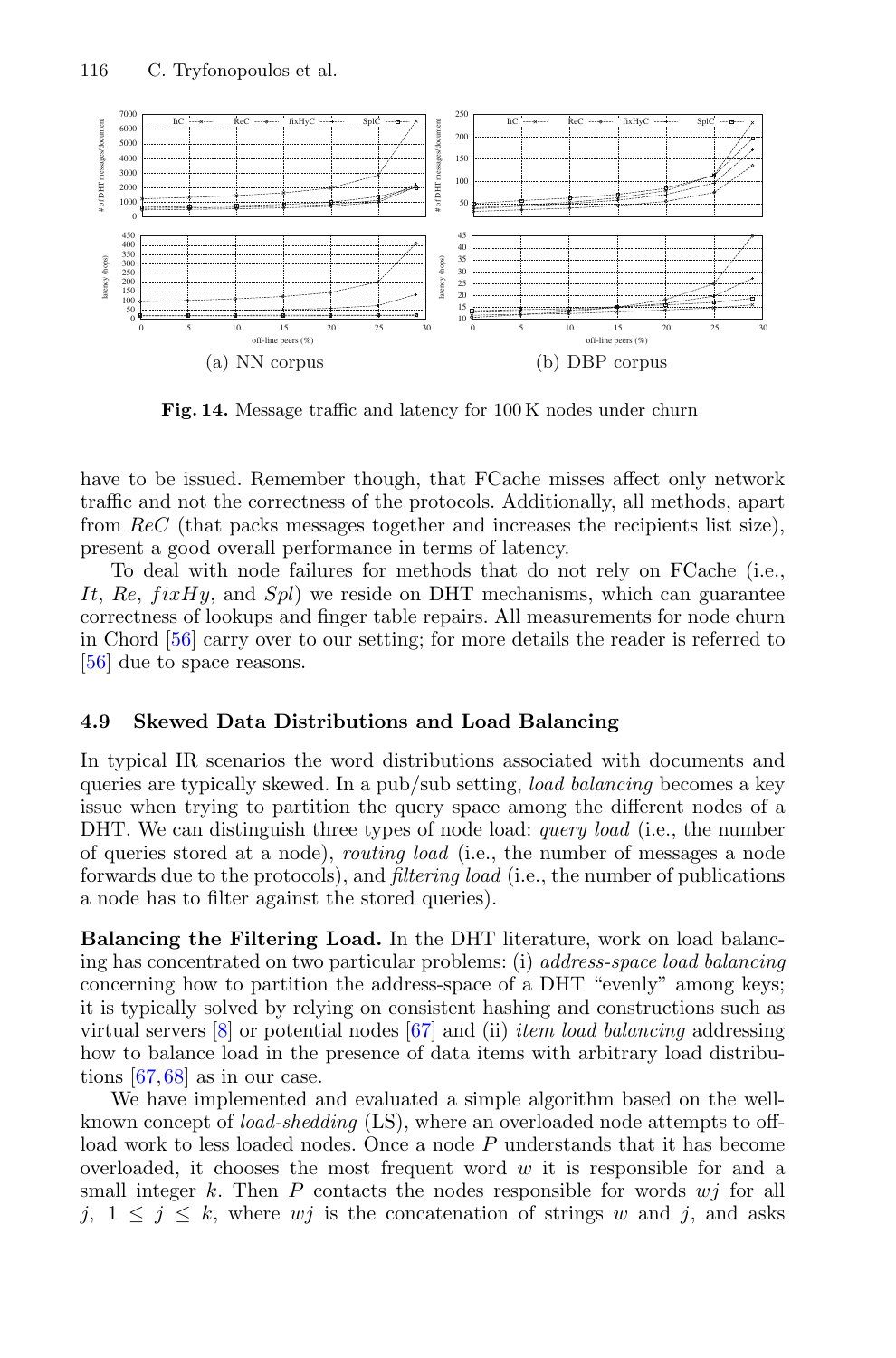

**Fig. 15.** Load distribution for the 10 K most loaded nodes

<span id="page-26-0"></span>them to be its replicas. Then P notifies the rest of the network about this change in responsibilities by piggy-backing the necessary information in DHTrie maintenance messages. Each node M that receives this message notes down the word w. Later on, if M has a new publication containing w, it divides the filtering responsibility for w among  $P$  and  $k$  other nodes by concatenating a random number from 1 to k to the end of w and using DHTrie to find the node responsible for the concatenated word. In this way, the filtering responsibility of w for P is reduced by  $k+1$  times (node P and k new nodes). We call  $k+1$  the *split factor*  $(SF)$  in subsequent experiments.

Figure  $15(a)$  $15(a)$  shows the average number of filtering requests (top part) received by each node in a time window T for a period of  $100^*$ T.  $SF$  was varied between 10 and 30 nodes and T was set to 10 filtering requests. We also varied T but did not observe significant differences in the load distribution.

**Balancing the Routing Load.** Balancing the filtering load causes an increase in message traffic due to FCache misses and thus, the overall routing load of the system is increased. Figure  $15(a)$  $15(a)$  shows the number of routing requests (bottom part) received by the 10 K most loaded nodes in the network. The number of DHT messages/document increases after the load balancing algorithm is run  $(80\% \text{ for SF=10}, 180\% \text{ for SF=20}, \text{ and } 240\% \text{ for SF=30}), \text{ but the new load}$ imposed on the network is well distributed among the nodes and does not cause overloading in any specific group of nodes.

**Balancing the Query Load.** Even query distribution among nodes is a hard task to achieve since typically queries follow a skewed word distribution. To distribute the queries to the nodes responsible, we utilised two different query indexing methods. The first method, coined RWI (Random Word Index), fol-lows the subscription protocol of Sect. [3.1,](#page-5-1) where a node  $P$  indexes a query  $q$ to the node responsible for a *randomly* selected word w contained in any of the text values  $s_1, \ldots, s_m$  or word patterns  $wp_{m+1}, \ldots, wp_n$  of q. Contrary, the second method, coined LFWI (Least Frequent Word Index), takes into account the *document frequency* of the words contained in q and indexes q to the node responsible for the *least frequent* word w contained in it.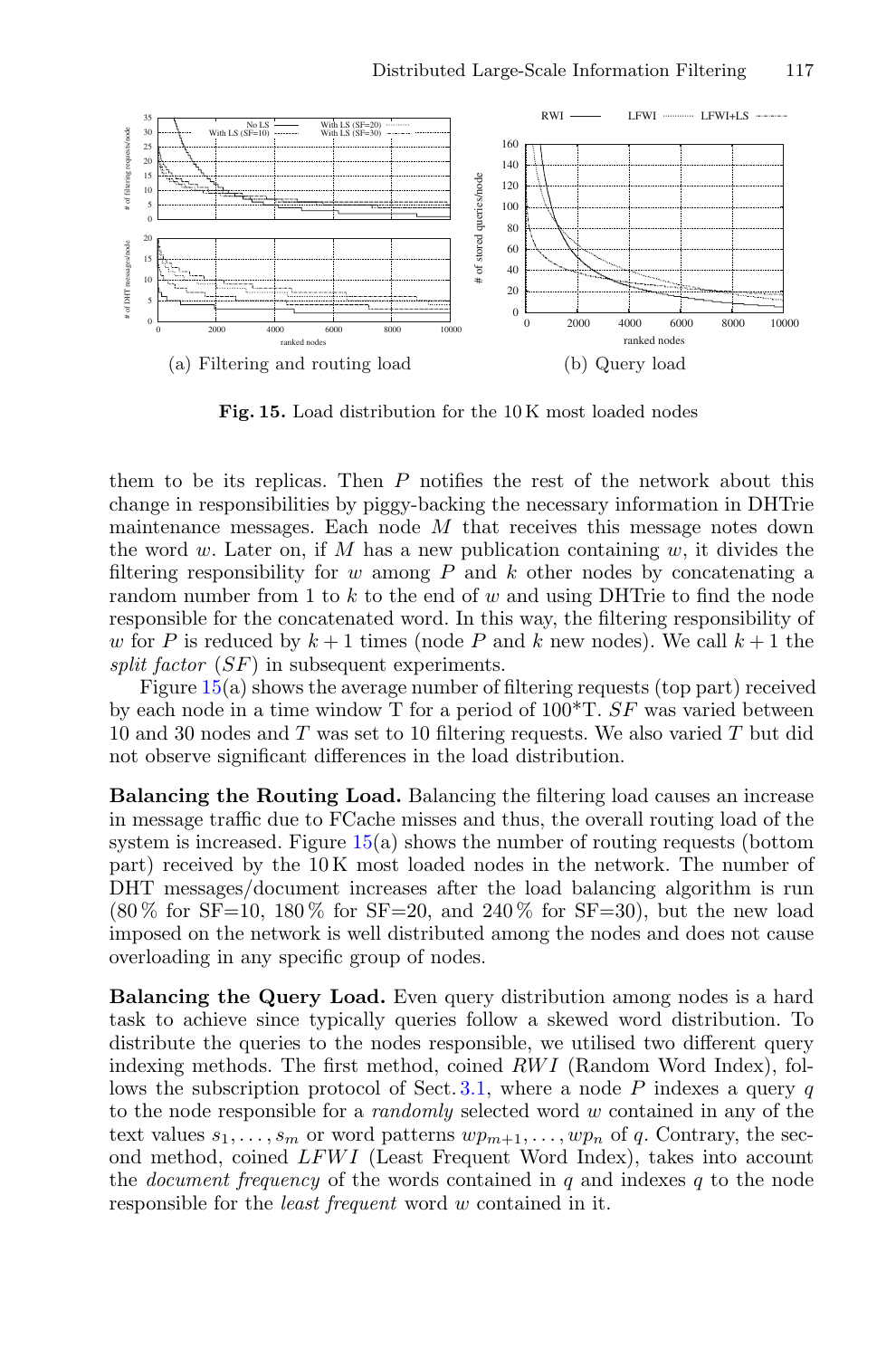Notice that the methods described above are orthogonal to the routing method utilised by  $P$  to forward the query, since they are only used to select under which word  $q$  will be indexed in the network. The intuition behind method  $LFWI$  is to index the query under the node responsible for the least frequent word in it, thus avoiding the overload of nodes responsible for popular terms. Figure [15\(](#page-26-0)b) shows the results for the 10 K most loaded nodes and 1 M queries indexed in a network of 50 K nodes and each graph is produced as an average over 10 runs. Method *LFWI+LS*, i.e., the combination of the LFWI and LS methods (for with  $SF=10$ , achieves the most uniform load distribution of all approaches.

### **4.10 Summing Up**

In all experiments, the methods with the FCache (ItC, ReC,  $fixHyC$ ,  $SpIC$ ) outperformed (both in message traffic/latency) their counterparts without the FCache (It, Re,  $fixHu, Spl$ ) showing the usefulness of the proxying mechanism.

When message traffic is the optimisation metric (at the expense of latency), method  $Rec$  is the best candidate, as it is less sensitive to network and publication size. Contrary, when latency is the optimisation metric (at the expense of message traffic), method  $ItC$  presents the best alternative, as it is less affected by network size, FCache size/training, and publication size. Hybrid methods  $fixHyC$  and  $perHyC$  are tunable alternatives to the ItC and ReC methods, adjustable to publication size, and offer a good tradeoff between message traffic and latency, while method  $medHyC$  is the parameterless variation of the hybrid family that slightly favors latency over message traffic.Finally, method SplC is slightly more expensive than  $Rec$  in network traffic, but its latency is as low as the best performing method ItC. Moreover,  $SplC$  is less sensitive than the hybrid methods to changes in network size and FCache size/training.

Overall,  $perHyC$  and  $SplC$  are the two most versatile and well-performing protocols that put emphasis both on optimising message traffic and latency. Method  $perHyC$  may be adjusted in a per-node fashion, however parameter setting may require background knowledge of publication characteristics. On the other hand, SplC is an adaptable and versatile method that performs well under many different scenarios (including node churn) and can be deployed offthe-shelf, without any need for parameter setting.

# <span id="page-27-0"></span>**5 Conclusions and Outlook**

In this work, we have presented and evaluated a set of protocols that efficiently extend Chord with pub/sub functionality and introduced proxying and load balancing mechanisms to cope with message traffic, latency, and skewness of data. The results of the earlier version of this paper [\[10\]](#page-28-7) have influenced most of our work on P2P computing over the last years, inspiring us to develop IF functionality  $[27]$  $[27]$  in the Minerva system  $[53]$ , study IF in an XML context  $[69]$ , design DHT-based digital libraries [\[52](#page-30-12)], and implement Web/Grid service registries [\[70](#page-31-12)] for the EU projects OntoGrid and SemsorGrid4Env.The deployment of these ideas on various domains demonstrates the generality of the problem and shows that our protocols may be applied beyond the adopted scenario.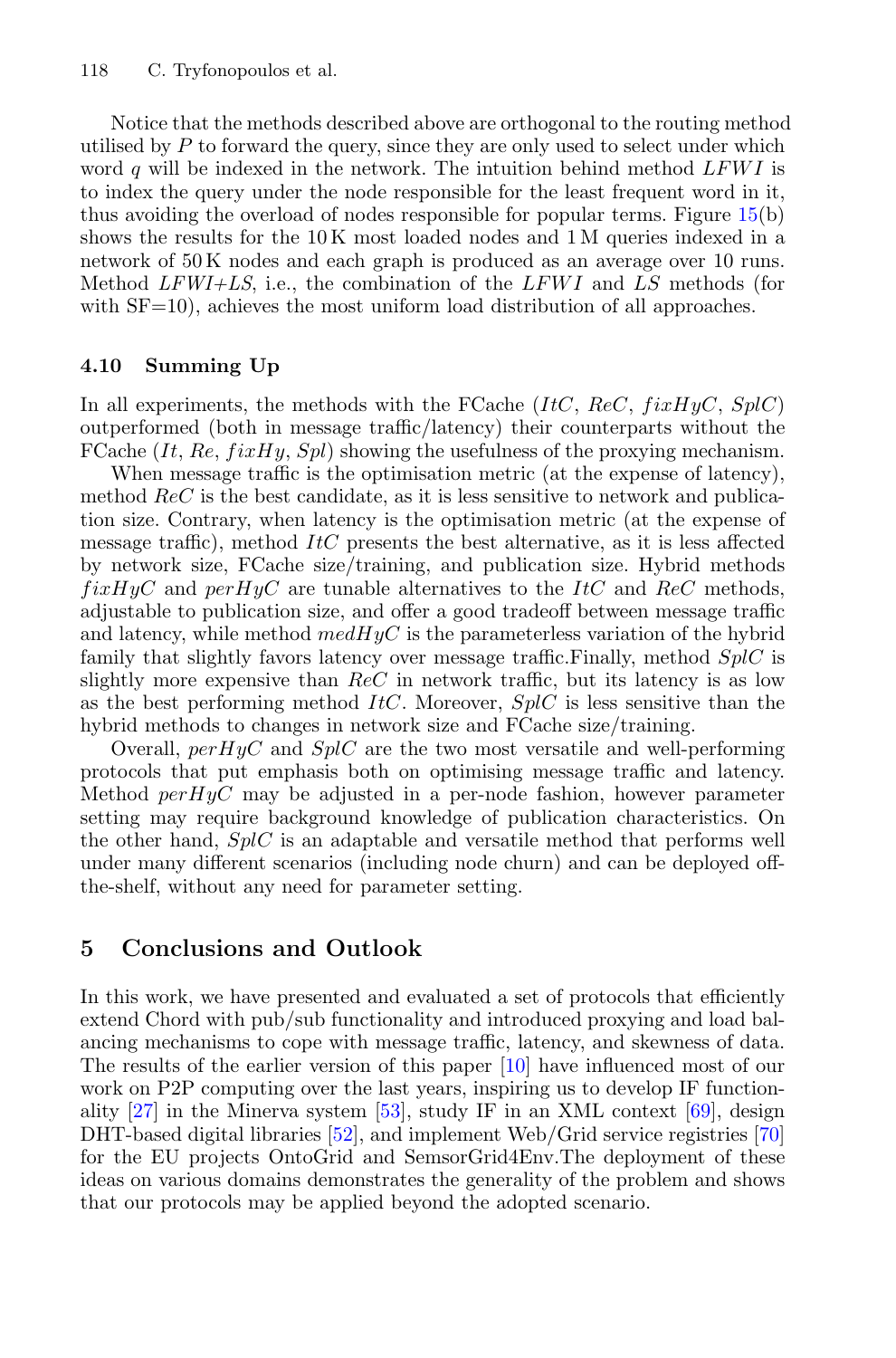Lately, MapReduce [\[71](#page-31-13)] is widely used as the programming paradigm to achieve distributed data analysis, load balancing, and fault tolerance by parallelising map and reduce operations in the cloud.We plan to port our work to the MapReduce paradigm (e.g., following the philosophy of Memcached for a generic distributed service) to allow the deployment of our protocols in a well-known computing paradigm aiming for higher penetration in domains other than P2P. Additionally, such an implementation will encourage the usage and evaluation of the protocols in real-life scenarios and allow us to get usage data involving performance measurements, real user profiles, and publishing behaviour patterns.

Furthermore, the deployment of our protocols in large-scale distributed social networks would allow novel data management functionality, like subscriptions over content/tags with aggregation (e.g., notify me when a published document matches my continuous query and  $k$  of my friends have tagged it as interesting).

# <span id="page-28-0"></span>**References**

- 1. Hameurlain, A., Hussain, F.K., Morvan, F., Tjoa, A.M. (eds.): Globe 2012, vol. 7450. Springer, Heidelberg (2012)
- 2. Sinha, V., Gupta, A., Kohli, G.S.: Comparative study of P2P and cloud computing paradigm usage in research purposes. In: Das, V.V., Stephen, J., Chaba, Y. (eds.) CNC 2011. CCIS, vol. 142, pp. 341–347. Springer, Heidelberg (2011)
- <span id="page-28-1"></span>3. Kavalionak, H., Montresor, A.: P2P and cloud: a marriage of convenience for replica management. In: Kuipers, F.A., Heegaard, P.E. (eds.) IWSOS 2012. LNCS, vol. 7166, pp. 60–71. Springer, Heidelberg (2012)
- <span id="page-28-2"></span>4. Trajkovska, I., Salvachua Rodriguez, J., Mozo Velasco, A.: A novel P2P and cloud computing hybrid architecture for multimedia streaming with QoS cost functions. In: ACM Multimedia (2010)
- <span id="page-28-3"></span>5. Kontominas, D., Raftopoulou, P., Tryfonopoulos, C., Petrakis, E.G.: DS4: a distributed social and semantic search system. In: ECIR (2013)
- <span id="page-28-12"></span>6. Loupasakis, A., Ntarmos, N., Triantafillou, P.: eXO: decentralized autonomous scalable social networking. In: CIDR (2011)
- <span id="page-28-4"></span>7. Graffi, K., Gross, C., Mukherjee, P., Kovacevic, A., Steinmetz, R.: LifeSocial.KOM: a P2P-based platform for secure online social networks. In: P2P (2010)
- <span id="page-28-5"></span>8. Stoica, I., Morris, R., Karger, D., Kaashoek, M., Balakrishnan, H.: Chord: a scalable peer-to-peer lookup service for internet applications. In: ACM SIGCOMM (2001)
- <span id="page-28-6"></span>9. Koubarakis, M., Skiadopoulos, S., Tryfonopoulos, C.: Logic and computational complexity for boolean information retrieval. IEEE TKDE **18**(12), 1659–1666 (2006)
- <span id="page-28-7"></span>10. Tryfonopoulos, C., Idreos, S., Koubarakis, M.: Publish/Subscribe functionality in IR environments using structured overlay networks. In: ACM SIGIR (2005)
- <span id="page-28-8"></span>11. Carzaniga, A., Rosenblum, D.S., Wolf, A.: Design and evaluation of a wide-area event notification service. ACM TOCS **19**(3), 332–383 (2001)
- <span id="page-28-9"></span>12. Koubarakis, M., Tryfonopoulos, C., Idreos, S., Drougas, Y.: Selective information dissemination in P2P networks: problems and solutions. SIGMOD Rec. **32**(3), 71– 76 (2003)
- <span id="page-28-10"></span>13. Rowstron, A., Kermarrec, A.-M., Druschel, P.: SCRIBE: the design of a large-scale event notification infrastructure. In: Crowcroft, J., Hofmann, M. (eds.) NGC 2001. LNCS, vol. 2233, pp. 30–43. Springer, Heidelberg (2001)
- <span id="page-28-11"></span>14. Pietzuch, P., Bacon, J.: Hermes: a distributed event-based middleware architecture. In: DEBS (2002)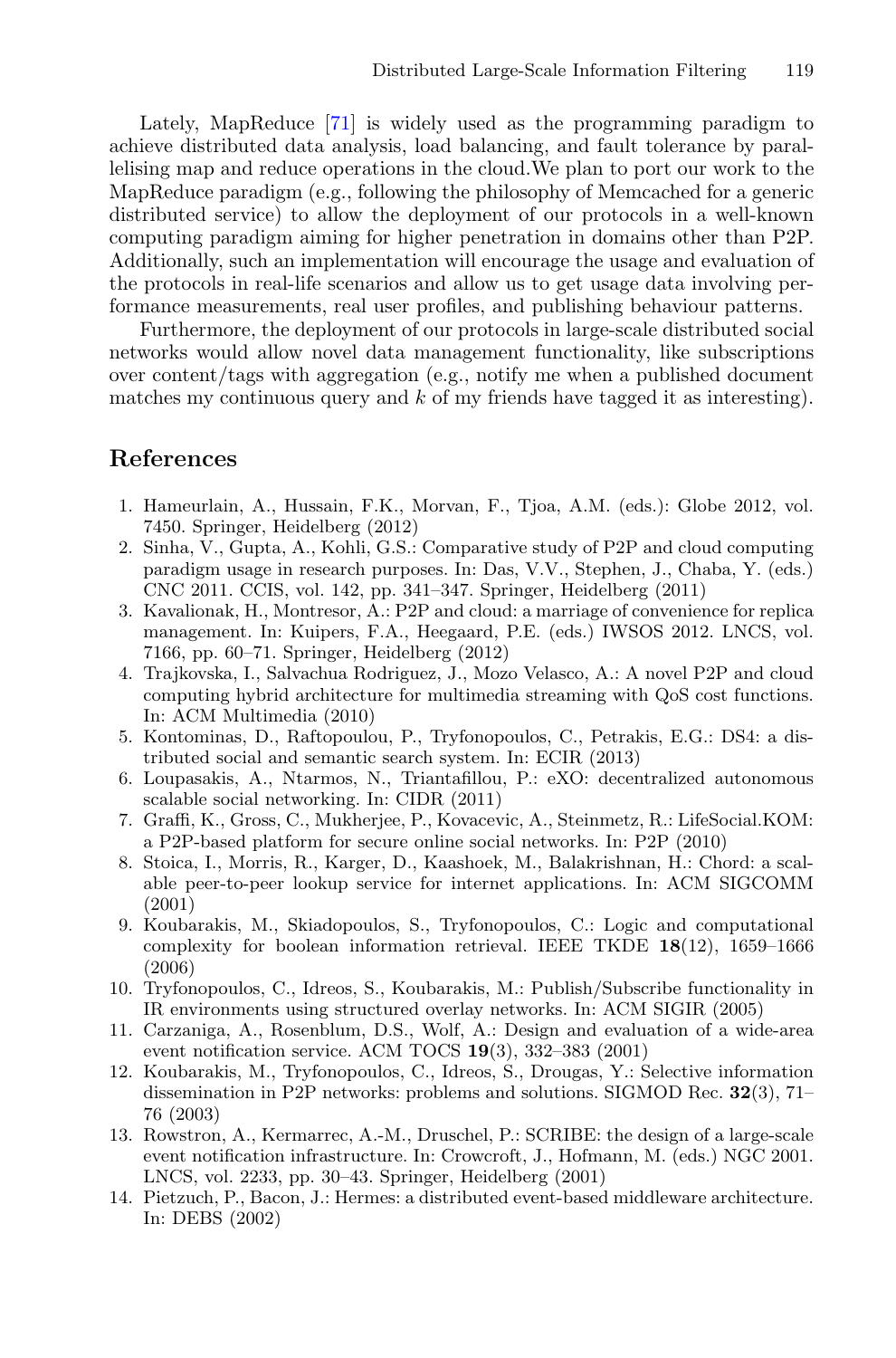- <span id="page-29-0"></span>15. Tam, D., Azimi, R., Jacobsen, H.-A.: Building content-based publish/subscribe systems with distributed hash tables. In: Aberer, K., Koubarakis, M., Kalogeraki, V. (eds.) DBISP2P 2003. LNCS, vol. 2944, pp. 138–152. Springer, Heidelberg (2004)
- <span id="page-29-1"></span>16. Terpstra, W., Behnel, S., Fiege, L., Zeidler, A., Buchmann, A.: A peer-to-peer approach to content-based publish/subscribe. In: DEBS (2003)
- <span id="page-29-2"></span>17. Gedik, B., Liu, L.: PeerCQ: a decentralized and self-configuring peer-to-peer information monitoring system. In: ICDCS (2003)
- <span id="page-29-3"></span>18. Karger, D., Lehman, E., Leighton, T., Levine, M., Lewin, D., Panigrahy, R.: Consistent hashing and random trees: distributed caching protocols for relieving hot spots on the World Wide Web. In: ACM STOC (1997)
- <span id="page-29-4"></span>19. Bender, M., Bender, M., Michel, S., Michel, S., Parkitny, S., Parkitny, S., Weikum, G., Weikum, G.: A comparative study of pub/sub methods in structured P2P networks. In: Moro, G. (ed.) DBISP2P 2005 and DBISP2P 2006. LNCS, vol. 4125, pp. 385–396. Springer, Heidelberg (2007)
- <span id="page-29-5"></span>20. Triantafillou, P., Aekaterinidis, I.: Content-based publish-subscribe over structured P2P networks. In: DEBS (2004)
- <span id="page-29-6"></span>21. Gupta, A., Sahin, O.D., Agrawal, D.P., El Abbadi, A.: Meghdoot: content-based publish/subscribe over P2P networks. In: Jacobsen, H.-A. (ed.) Middleware 2004. LNCS, vol. 3231, pp. 254–273. Springer, Heidelberg (2004)
- <span id="page-29-7"></span>22. Aekaterinidis, I., Triantafillou, P.: PastryStrings: a comprehensive content-based publish/subscribe DHT network. In: ICDCS (2006)
- <span id="page-29-8"></span>23. Aekaterinidis, I., Triantafillou, P.: Internet scale string attribute publish/subscribe data networks. In: CIKM (2005)
- <span id="page-29-9"></span>24. Tran, D., Pham, C.: Enabling content-based publish/subscribe services in cooperative P2P networks. Comput. Netw. **54**(11), 1739–1749 (2010)
- 25. Lo, S.C., Chiu, Y.T.: Design of content-based publish/subscribe systems over structured overlay networks. IEICE Trans. **E91–D**(5), 1504–1511 (2008)
- <span id="page-29-10"></span>26. Liau, C.Y., Ng, W.S., Shu, Y., Tan, K.-L., Bressan, S.: Efficient range queries and fast lookup services for scalable P2P networks. In: Ng, W.S., Ooi, B.-C., Ouksel, A.M., Sartori, C. (eds.) DBISP2P 2004. LNCS, vol. 3367, pp. 93–106. Springer, Heidelberg (2005)
- <span id="page-29-11"></span>27. Tryfonopoulos, C., Zimmer, C., Koubarakis, M., Weikum, G.: Architectural alternatives for information filtering in structured overlay networks. IEEE Internet Comput. **11**(4), 24–34 (2007)
- <span id="page-29-12"></span>28. Zheng, X., Luo, J., Cao, J.: Pat: a P2P based publish/subscribe system for QoS information dissemination of web services. In: ICWS (2009)
- <span id="page-29-13"></span>29. Cheung, A.Y., Jacobsen, H.A.: Load balancing content-based publish/subscribe systems. ACM TOCS **28**(4), 46–100 (2010)
- <span id="page-29-14"></span>30. Bernard, S., Potop-Butucaru, M.G., Tixeuil, S.: A framework for secure and private P2P publish/subscribe. In: Dolev, S., Cobb, J., Fischer, M., Yung, M. (eds.) SSS 2010. LNCS, vol. 6366, pp. 531–545. Springer, Heidelberg (2010)
- <span id="page-29-15"></span>31. Drosou, M., Stefanidis, K., Pitoura, E.: Preference-aware publish/subscribe delivery with diversity. In: DEBS (2009)
- <span id="page-29-16"></span>32. Tang, C., Xu, Z.: pFilter: global information filtering and dissemination using structured overlays. In: FTDCS (2003)
- <span id="page-29-17"></span>33. Zhu, Y., Hu, Y.: Ferry: a P2P-based architecture for content-based publish/subscribe services. IEEE TPDS **18**(5), 672–685 (2007)
- <span id="page-29-18"></span>34. Ratnasamy, S., Francis, P., Handley, M., Karp, R., Shenker, S.: A scalable contentaddressable network. In: ACM SIGCOMM (2001)
- <span id="page-29-19"></span>35. Kossmann, D.: The state of the art in distributed query processing. ACM Comput. Surv. **32**(4), 422–469 (2000)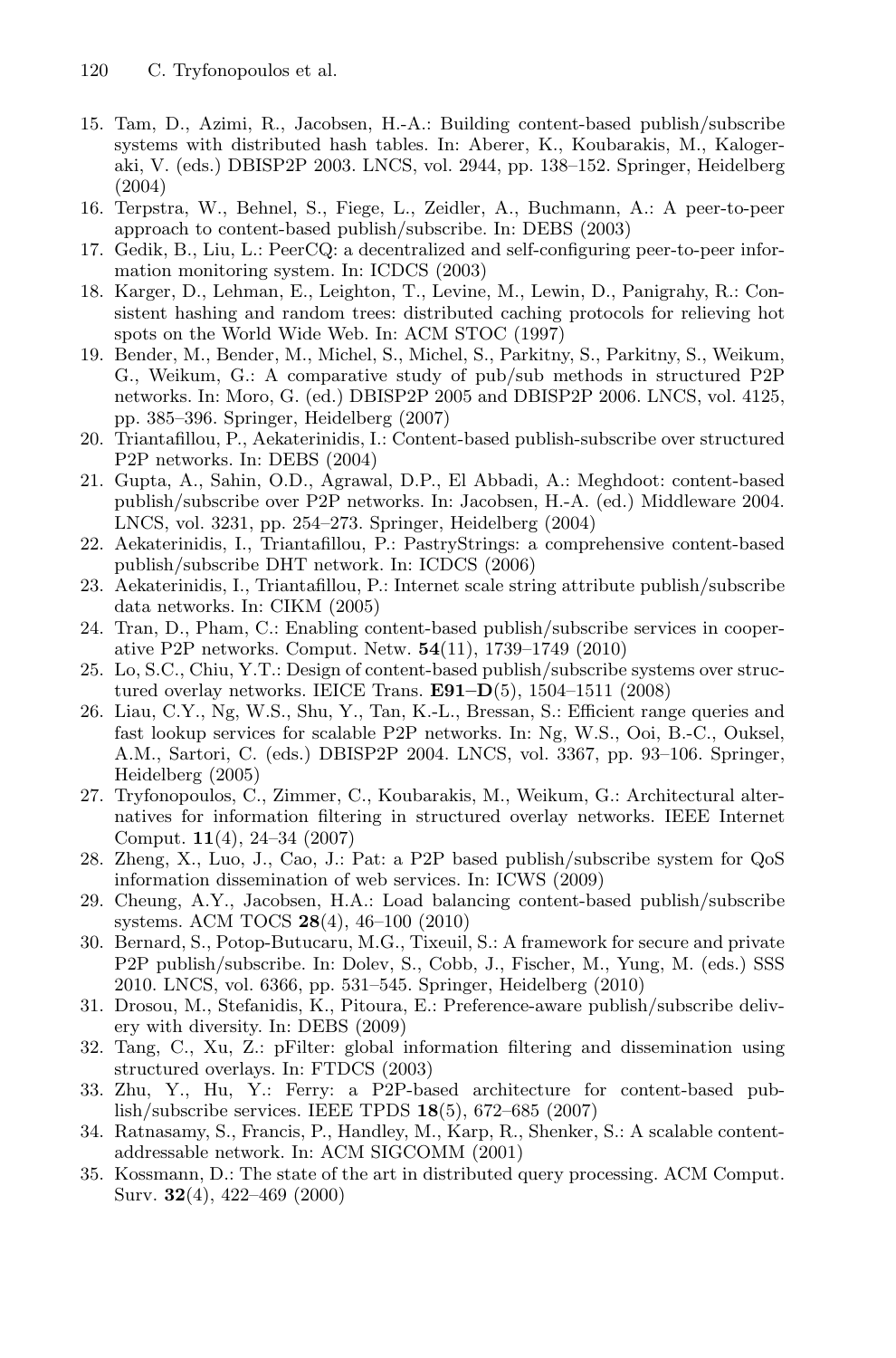- <span id="page-30-0"></span>36. Stonebraker, M., Aoki, P., Litwin, W., Pfeffer, A., Sah, A., Sidell, J., Staelin, C., Yu, A.: Mariposa: a wide-area distributed database system. VLDB J. **5**(1), 48–63 (1996)
- <span id="page-30-1"></span>37. Litwin, W., Neimat, M.A., Schneider, D.A.: LH\* - a scalable, distributed data structure. ACM TODS **21**(4), 480–525 (1996)
- <span id="page-30-2"></span>38. Balakrishnan, H., Kaashoek, M., Karger, D., Morris, R., Stoica, I.: Looking up data in P2P systems. CACM **46**(2), 43–48 (2003)
- <span id="page-30-3"></span>39. Huebsch, R., Hellerstein, J., Lanham, N., Loo, B., Shenker, S., Stoica, I.: Querying the internet with PIER. In: VLDB (2003)
- <span id="page-30-8"></span>40. Harren, M., Hellerstein, J.M., Huebsch, R., Loo, B.T., Shenker, S., Stoica, I.: Complex queries in DHT-based peer-to-peer networks. In: Druschel, P., Kaashoek, F., Rowstron, A. (eds.) IPTPS 2002. LNCS, vol. 2429, pp. 242–250. Springer, Heidelberg (2002)
- 41. Idreos, S., Tryfonopoulos, C., Koubarakis, M.: Distributed evaluation of continuous Equi-join queries over large structured overlay networks. In: ICDE (2006)
- 42. Palma, W., Akbarinia, R., Pacitti, E., Valduriez, P.: DHTJoin: processing continuous join queries using DHT networks. DPD **26**(2–3), 291–317 (2009)
- <span id="page-30-4"></span>43. D´edzo´e, W.K., Lamarre, P., Akbarinia, R., Valduriez, P.: Efficient early top-k query processing in overloaded P2P systems. In: Hameurlain, A., Liddle, S.W., Schewe, K.-D., Zhou, X. (eds.) DEXA 2011, Part I. LNCS, vol. 6860, pp. 140–155. Springer, Heidelberg (2011)
- <span id="page-30-5"></span>44. Cai, M., Frank, M., Yan, B., MacGregor, R.: A subscribable peer-to-peer RDF repository for distributed metadata management. J. Web Semant. **2**(2), 109–130 (2004)
- 45. Liarou, E., Idreos, S., Koubarakis, M.: Continuous RDF query processing over DHTs. In: ISWC (2007)
- 46. Lohrmann, B., Battré, D., Kao, O.: Towards parallel processing of RDF queries in DHTs. In: Hameurlain, A., Tjoa, A.M. (eds.) Globe 2009. LNCS, vol. 5697, pp. 36–47. Springer, Heidelberg (2009)
- <span id="page-30-6"></span>47. Battré, D., Heine, F., Höing, A., Hovestadt, M., Kao, O., Liebetruth, C.: Dynamic knowledge in DHT based RDF stores. In: SWWS (2008)
- <span id="page-30-7"></span>48. Belkin, N., Croft, W.: Information filtering and information retrieval: two sides of the same coin? CACM **35**(12), 29–38 (1992)
- <span id="page-30-9"></span>49. Li, J., Loo, B., Hellerstein, J., Kaashoek, M., Karger, D., Morris, R.: On the feasibility of peer-to-peer web indexing and search. In: Frans Kaashoek, M., Stoica, I. (eds.) IPTPS 2003, vol. 2735, pp. 207–215. Springer, Heidelberg (2003)
- <span id="page-30-10"></span>50. Reynolds, P., Vahdat, A.: Efficient peer-to-peer keyword searching. In: Endler, M., Schmidt, D. (eds.) Middleware 2003, vol. 2672, pp. 21–40. Springer, Heidelberg (2003)
- <span id="page-30-11"></span>51. Hsiao, H.C., King, C.T.: Similarity discovery in structured P2P overlays. In: ICPP (2003)
- <span id="page-30-12"></span>52. Tryfonopoulos, C., Idreos, S., Koubarakis, M.: LibraRing: an architecture for distributed digital libraries based on DHTs. In: Rauber, A., Christodoulakis, S., Tjoa, A.M. (eds.) ECDL 2005. LNCS, vol. 3652, pp. 25–36. Springer, Heidelberg (2005)
- <span id="page-30-13"></span>53. Bender, M., Michel, S., Triantafillou, P., Weikum, G., Zimmer, C.: MINERVA: collaborative P2P search (Demo). In: VLDB (2005)
- <span id="page-30-14"></span>54. Gounaris, A., Fernandes, A., Papadopoulos, A., C. Yfoulis: Parallel query processing on the grid. In: Advances in Parallel Computing (2009)
- <span id="page-30-15"></span>55. Narendula, R., Papaioannou, T., Aberer, K.: My3: a highly-available P2P-based online social network. In: P2P (2011)
- <span id="page-30-16"></span>56. Stoica, I., Morris, R., Liben-Nowell, D., Karger, D., Kaashoek, M.F., Dabek, F., Balakrishnan, H.: Chord: a scalable peer-to-peer lookup protocol for internet applications. IEEE/ACM TON **11**(1), 17–32 (2003)